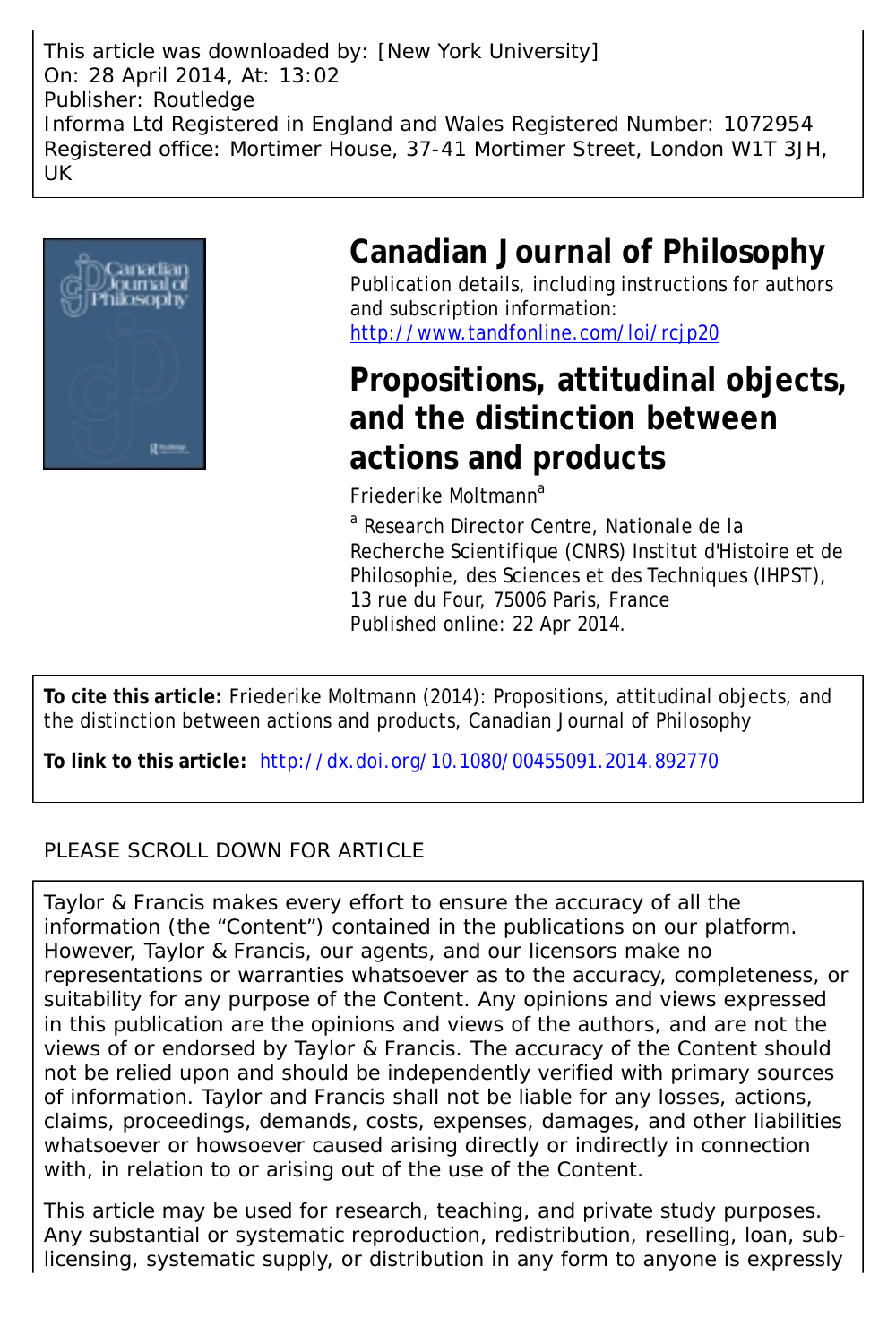forbidden. Terms & Conditions of access and use can be found at [http://](http://www.tandfonline.com/page/terms-and-conditions) [www.tandfonline.com/page/terms-and-conditions](http://www.tandfonline.com/page/terms-and-conditions)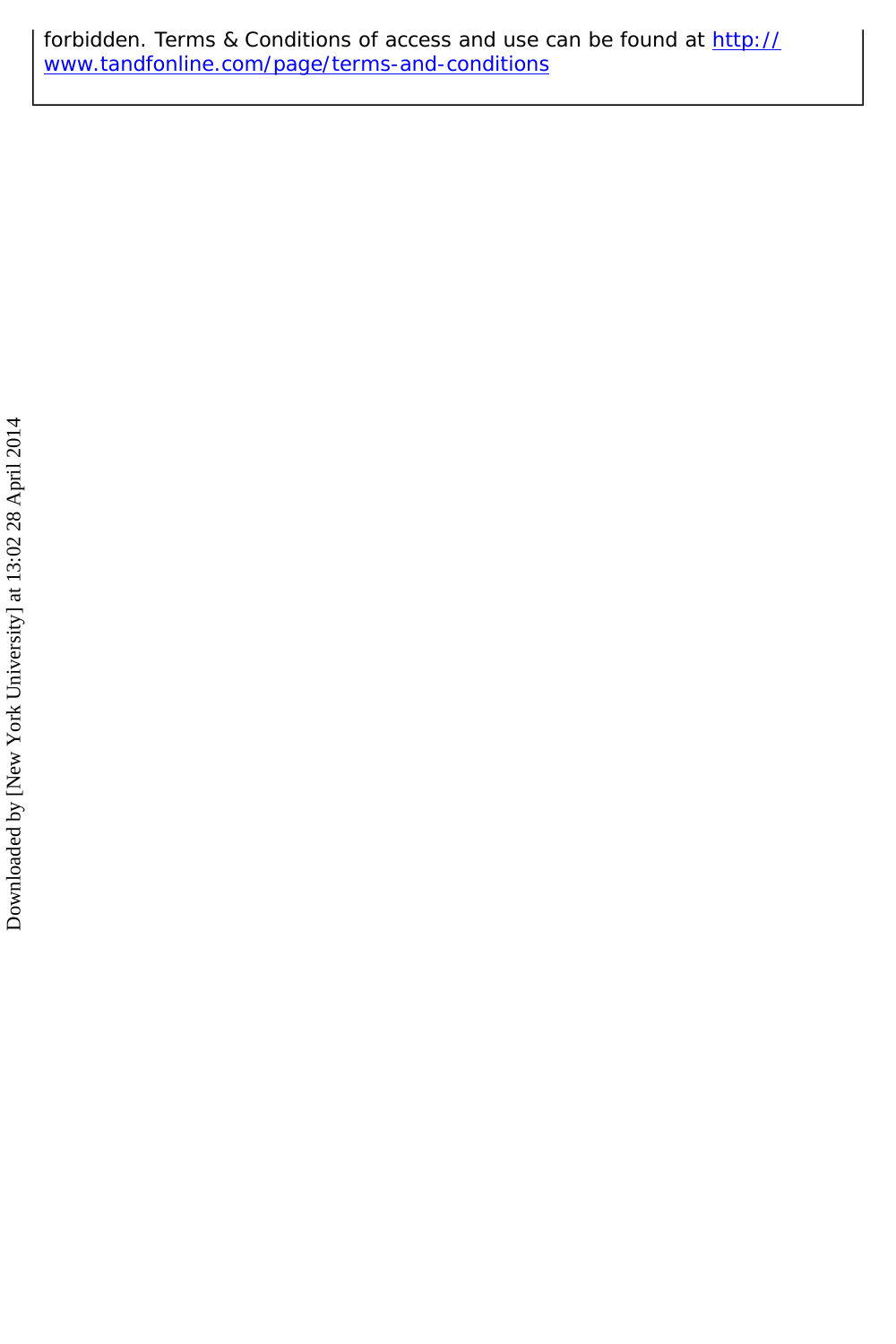# Propositions, attitudinal objects, and the distinction between actions and products

Friederike Moltmann[\\*](#page-2-0)

Research Director Centre, Nationale de la Recherche Scientifique (CNRS) Institut d'Histoire et de Philosophie, des Sciences et des Techniques (IHPST), 13 rue du Four, 75006 Paris, France

(Received 31 March 2013; final version received 27 August 2013)

Propositions as mind-independent abstract objects raise serious problems such as their cognitive accessibility and their ability to carry essential truth conditions, as a number of philosophers have recently pointed out. This paper argues that 'attitudinal objects' or kinds of them should replace propositions as truth bearers and as the (shared) objects of propositional attitudes. Attitudinal objects, entities like judgments, beliefs, and claims, are not states or actions, but rather their (spatio-temporally coincident) products, following the distinction between actions and products introduced by Twardowski (1912). The paper argues that the action –product distinction is not tied to particular terms in a particular language, but is to be understood as the more general distinction between an action and the (abstract or physically realized) artifact that it creates. It thus includes the distinction between the passing of a law and the law itself and an act of artistic creation and the created work of art.

Keywords: Propositions; artifacts; attitudinal objects; action-product distinction

Propositions as mind-independent truth-bearing entities play a central role in contemporary philosophy of language. Ever since Frege ([1918/9\)](#page-23-0), it has become an established view that propositions act as the primary truth bearers, the meanings of sentences, and the 'objects' of propositional attitudes. Given their role as objects of propositional attitudes and the meanings of sentences, propositions must be intersubjectively shareable and thus are taken to be mindindependent. Furthermore, propositions as meanings of both independent and embedded sentences are taken to be entities representing content separated from (illocutionary or attitudinal) force.

Propositions in this sense have been subject to a range of recent criticism, though. As mind-independent abstract objects that belong, according to Frege, to a 'third realm', they raise questions of their cognitive accessibility and their causal interaction with agents. Moreover, the way propositions are formally

<span id="page-2-0"></span><sup>\*</sup>Email: [Friederike.Moltmann@univ-paris1.fr](mailto:Friederike.Moltmann@univ-paris1.fr)

*q* 2014 Canadian Journal of Philosophy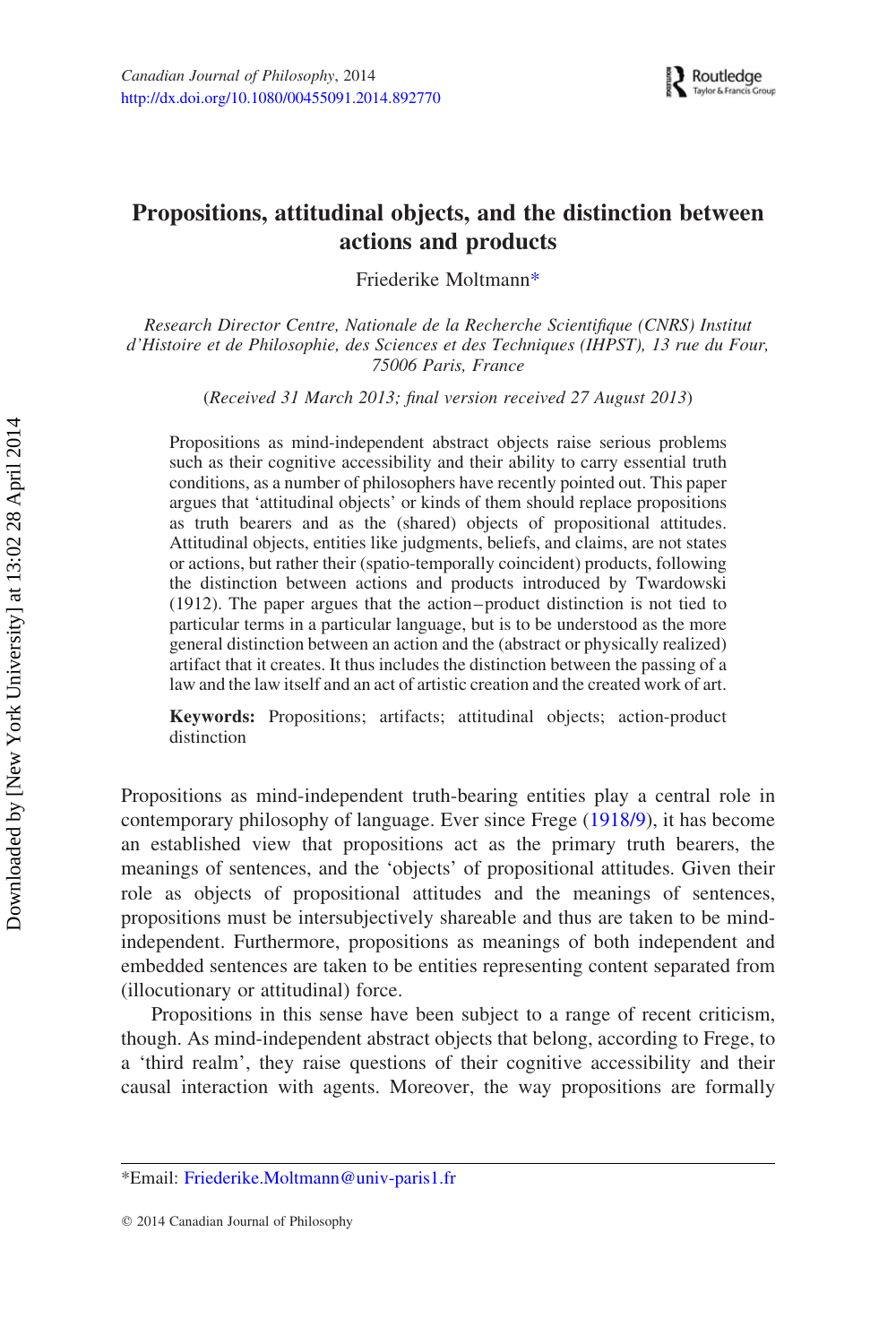conceived, as sets of circumstances, functions from circumstances to truth values, or structured propositions, and thus formal structures of one sort or another, raises serious difficulties, such as the problem of the truth-directedness and the unity of propositions and the problem of arbitrary identification. Finally, propositions as semantic values of *that-clauses* raise problems for linguistic semantics since that-clauses do not appear to act as singular terms referring to propositions. Moreover, quantifiers like something that can take the place of that-clauses do not appear to range over propositions.

One approach to the conceptual problems for propositions that has recently been pursued by a number of philosophers consists in a return to an act-based, pre-Fregean view of content, in particular by taking predication to be an intentional relation relating an agent to a property and its arguments (Jubien [2001;](#page-23-1) Hanks [2007a, 2011;](#page-23-2) Soames [2010](#page-24-0), [forthcoming;](#page-24-1) Moltmann [2003a](#page-23-3)). An important issue that the act-based account raises is the question of what could play the traditional roles of propositions. An answer pursued both by Soames and by Hanks is to identify propositions with types of cognitive acts. There is something fundamentally unsatisfactory about such an identification, however, and that is that cognitive acts do not have the right properties to provide the sort of entity suitable to play the role of propositions. Cognitive acts do not have the right representational, normative, and evaluative properties, and they do not enter similarity relation in the right way. Furthermore, they are not entities suited to play the appropriate role in the semantics of sentences with that-clauses or quantifiers in their place.

In this paper, I will argue for a notion of a truth-bearing entity that is distinct both from a proposition and an intentional event, state, or action, and that is the notion of an attitudinal object – or the product of a mental or illocutionary event. Attitudinal objects are entities like 'John's belief that S', John's claim that S', 'John's desire that S', or 'John's request that S'. Attitudinal objects, though they belong to a distinct ontological category, share properties both with mental or illocutionary events and with propositions. Like propositions, they are bearers of truth or more generally satisfaction conditions. Moreover, they come close to propositions in that they enter exact similarity relations just in case they share the same content and the same force. But they are as concrete as the corresponding mental or illocutionary event, with which they may share their spatio-temporal location. As such, they do not give rise to the problems that propositions give rise to, such as the problems of cognitive accessibility and truth-directedness. Attitudinal objects are cognitive entities, but they are not cognitive acts, but rather their products.

The notion of an attitudinal object has an important precedent in the work of the Polish philosopher Twardowski ([1912\)](#page-24-2), who introduced a general distinction between 'actions' and 'products', with the same aim of conceiving of a cognitively realistic notion of propositional content. The distinction between actions and products includes the distinction between mental actions such as an activity of thinking or an act of judging and the corresponding attitudinal objects, a thought or a judgment, but also that between psychophysical actions such as a screaming or a drawing and their physical products, a scream or a drawing.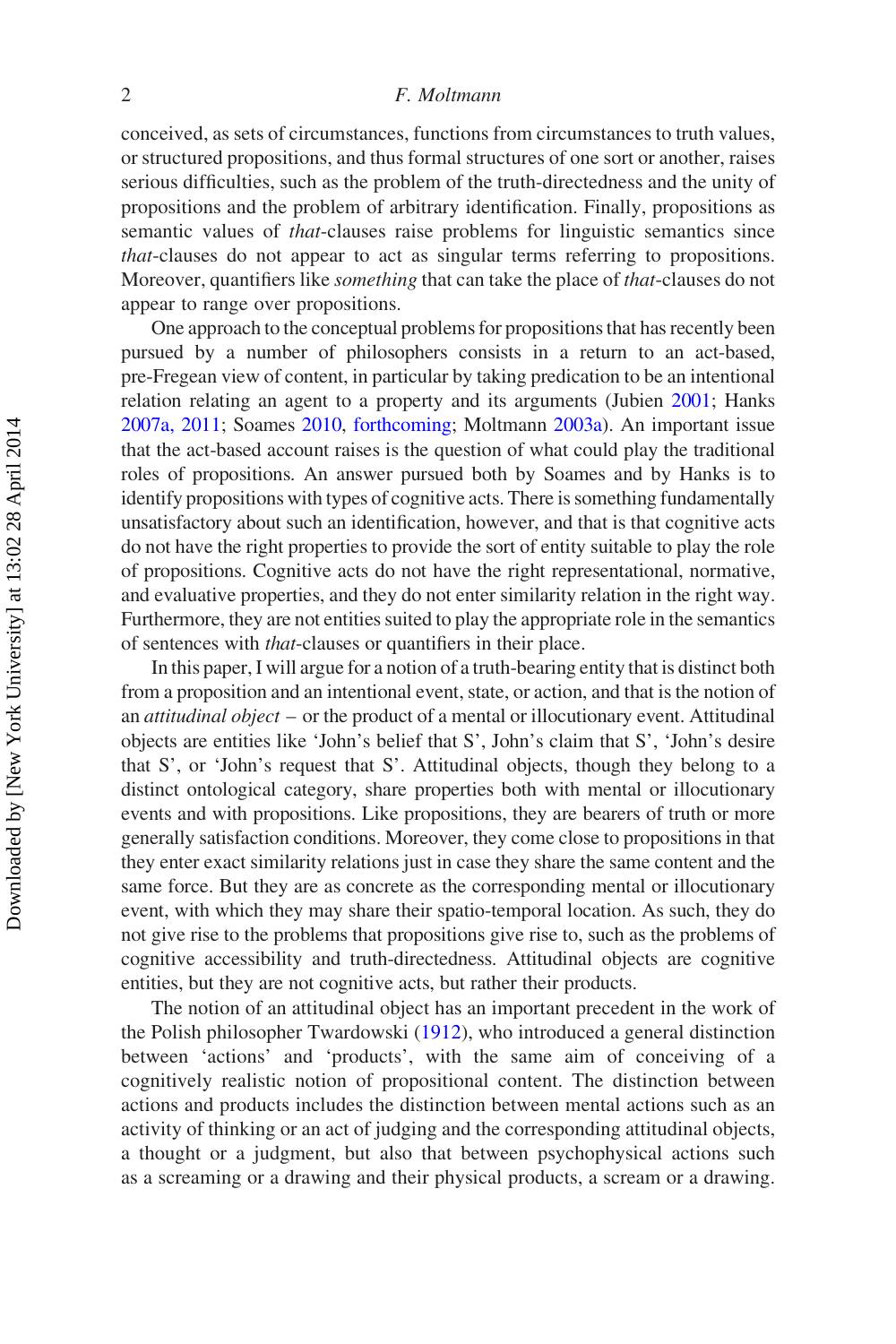However, Twardowski left the distinction between an action and its product at an intuitive level, appealing mainly to linguistically reflected intuitions among different nominalizations (gerunds like thinking, judging, and screaming as standing for actions and various other sorts of nominalizations such as thought, judgment, and scream as standing for products). Moreover, he left it unclear what role products play in the semantics of attitude reports.

A central aim of this paper is to show that the distinction between actions and products is a philosophically important one, and hardly just a reflection of two sorts of nominalizations. The action–product distinction arguably is the general distinction that obtains between certain types of actions and the abstract or physically realized artifacts that the actions create. There are a range of characteristics that distinguish actions and products, and not only actions and products as they would be described by the two sorts of nominalizations. These are the very same sorts of characteristics that distinguish, for example, acts of artistic creation and the resulting objects of art as well as acts of establishing a law and the law itself.

Attitudinal objects as the products of attitudes lead to a view that radically differs from the standard relational view of propositional attitudes. On the standard view, propositional attitudes are relations to propositions. On the present view, attitudes are not relations to a propositional content, but rather are nonrelational (even if perhaps directed toward objects in the world). Propositional attitudes consist in mental acts or states which have products, and it is those products that act as truth bearers, make up shared contents, and play a role in inferences involving quantifiers like something. That-clauses do not take products as their semantic values, but rather serve to partially characterize products, in one way or another.

The notion of a proposition was to an extent motivated by linguistic intuitions, in particular the linguistic view that attitude reports are relational, that-clauses singular terms, and quantifiers like something quantifiers ranging only over propositions. The present view is that these intuitions were misguided. What should play the role of propositions instead are attitudinal objects or kinds of them.

# 1. The motivations for propositions

# 1.1 The semantic motivations for propositions

A central motivation for positing propositions comes from the apparent semantic structure of natural language sentences, namely simple attitude reports such as (1a):

(1) a. John believes that Mary is happy.

Such attitude reports appear to involve that-clauses in referential position, providing an argument for the attitude verb. This is reflected in the most common, Relational Analysis of such sentences. According to the Relational Analysis,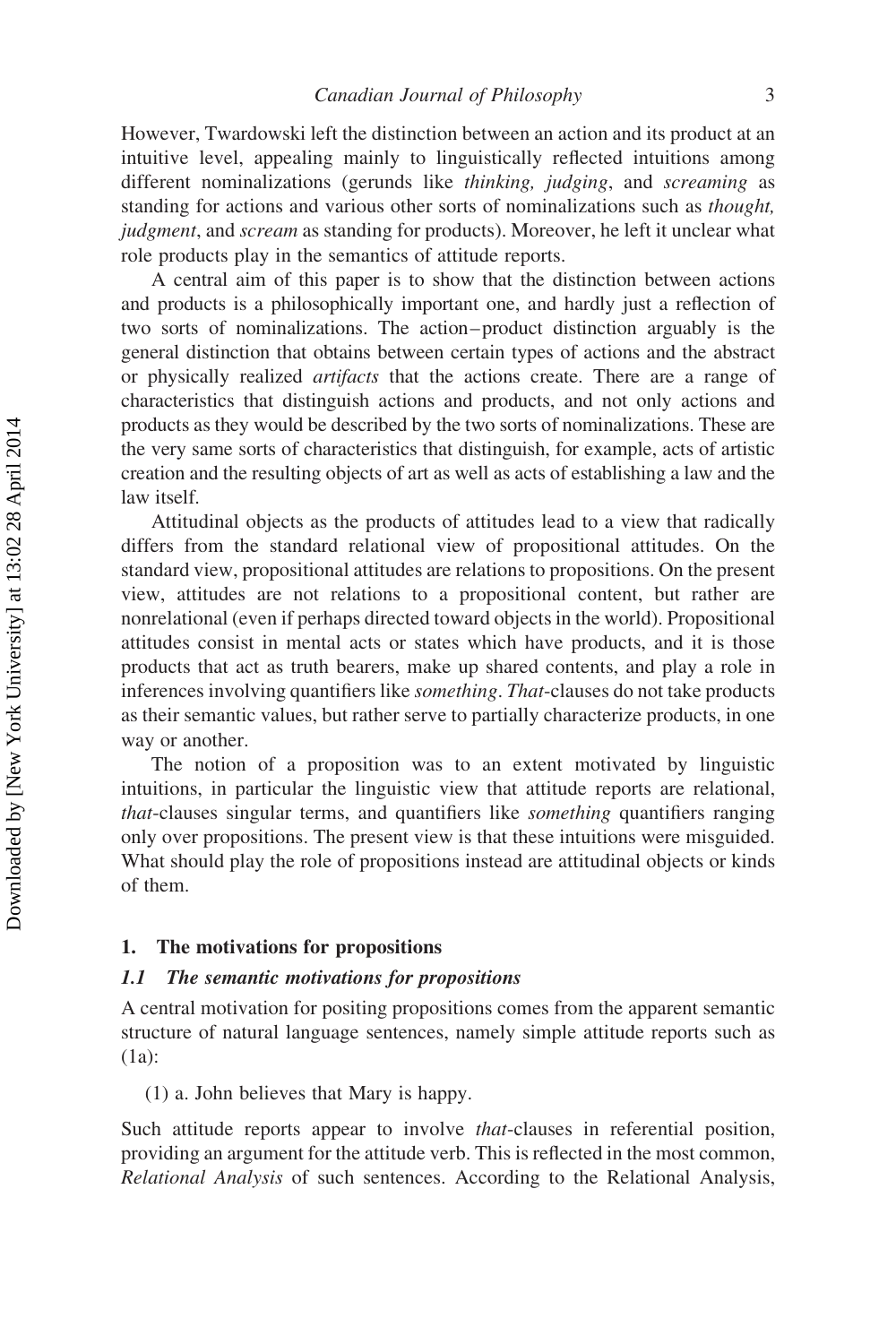that-clause complements of attitude verbs take a proposition as semantic value and the attitude verb expresses a dyadic relation between agents and propositions, as below:

(1) b. believe(John, [that Mary is happy])

Propositions are also generally considered the entities that quantifiers range over and pronouns stand for that occur in the place of a that-clause. In English, a restricted class of quantifiers and pronouns can occur in that position, which includes *something, everything*, and *nothing*, the pronoun *that*, and also relative clauses with what as in what Mary believes. I call these 'special quantifiers'. Propositions as semantic values of such quantifiers or pronouns appear to be needed to account for the validity of the inferences in (2a, b) as well as sentences such (2c) (Schiffer [2003\)](#page-24-3):

- (2) a. John thinks that Mary is happy. John thinks something. b. Mary believes everything Bill believes. Bill believes that it is raining. Mary believes that it is raining.
	- c. John said that it is raining. What John said is true.

Propositions are taken to be both the meanings of independent sentences and the semantic values of embedded sentences, in particular that-clauses..

### 1.2 Conceptual problems for propositions

There are different conceptions of propositions, as entities that fulfill the above-mentioned roles. The two most prominent conceptions are as sets of circumstances (possible worlds or situations) and as structured propositions, that is, as sequences (or other formal structures), consisting of properties or concepts and objects (and perhaps modes of presentation), or semantic values construed otherwise.<sup>[1](#page-20-0)</sup> The first conception is associated with notorious problems in that it identifies propositions that are necessarily true or necessarily false. The second conception, which is now far more common among philosophers of language, avoids such problems by reflecting (to an extent) in the meaning of the sentence itself the syntactic structure of the sentence as well as the way the truth value of the sentence is compositionally obtained.

A range of problems have been pointed out for both conceptions in the philosophical literature, in particular by Jubien (2003) and more recently Soames [\(2010\)](#page-24-0). Let me only briefly mention those problems without going into an in-depth discussion. The first problem is the problem of arbitrary identification (see also Moore [1999\)](#page-24-4). This problem, familiar from Benacerraf's [\(1965](#page-23-4)) discussion of the identification of natural numbers with sets, is that the choice of a formal object to be identified with a proposition is, to an extent, arbitrary. The problem arises for the first as for the second conception of propositions. Given the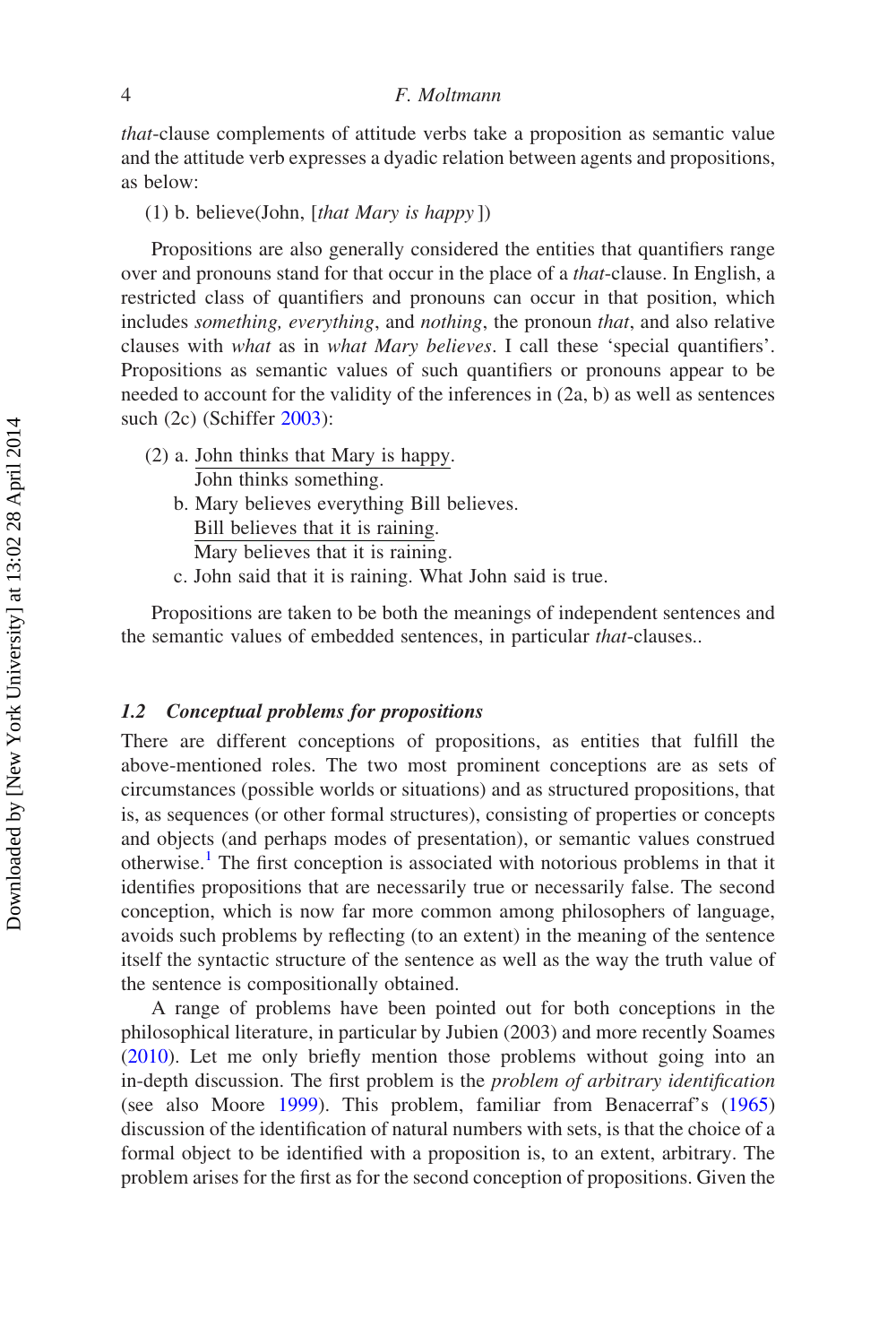first conception, nothing in the general conditions propositions that need to fulfill could decide between identifying propositions as sets of circumstances or as functions from circumstances to truth values. Given the second conception, the problem is that, for example, a proposition such as the proposition that John is happy could be represented either as  $\lt H$ , John  $>$  or as  $\lt$  John, H  $>$  the choice among which appears arbitrary: either pair could fulfill the relevant conditions.

Two further, related problems arise for structured propositions. One of them is the problems of the truth-directedness of propositions. That is, why should a mere sequence of entities be true or false? There is nothing inherent in a sequence that would qualify it as a truth bearer. But propositions were meant to be entities that have their truth conditions essentially. The second problem is known as the problem of the unity of propositions.<sup>[2](#page-20-1)</sup> This problem arises specifically for the structured-propositions conception of propositions. It is not simply the problem of how an abstract object can have truth conditions at all, but how a proposition as a structured object can have the particular truth conditions it is meant to have, given its constituents and the way they compose the structured object. For example, why should a proposition as a mere sequence of properties and objects have the particular truth conditions that it is meant to have? Why should the relation between H (the property of being happy) and John in the sequence  $\leq$  H, John  $\geq$  be understood in such a way that this structured proposition comes out true in case John is happy? The relation could be understood in many other ways: it could be that the proposition is true just because H and John are different or because John is not H or because John likes H. In fact, it is not clear why the relation between H and John should be understood in any way at all, so as to allow assigning a truth value to the ordered pair.

The problem of the unity of propositions, like the problem of the truthdirectedness of propositions, is a problem of the interpretation of a structured proposition. The problem of the unity of propositions specifically is the problem of how to interpret the relation among the propositional constituents in order to obtain the truth conditions of the proposition. It is a problem because a structured proposition simply does not have inherent truth conditions; rather the truth conditions of the structured proposition need to be externally imposed. Whatever external conditions one might impose, the choice of such conditions remains arbitrary.

# 2. Propositions and cognitive acts: recent approaches

The source of the problem of the truth-directedness of propositions appears that formal objects such as sequences of properties and objects simply cannot be truth-directed without intentionality, without an agent aiming at truth. More recently, a number of philosophers have therefore pursued an approach to the problem of the truth-directedness and the unity of propositions that consists in viewing predication itself as a cognitive act, a relation relating an agent to a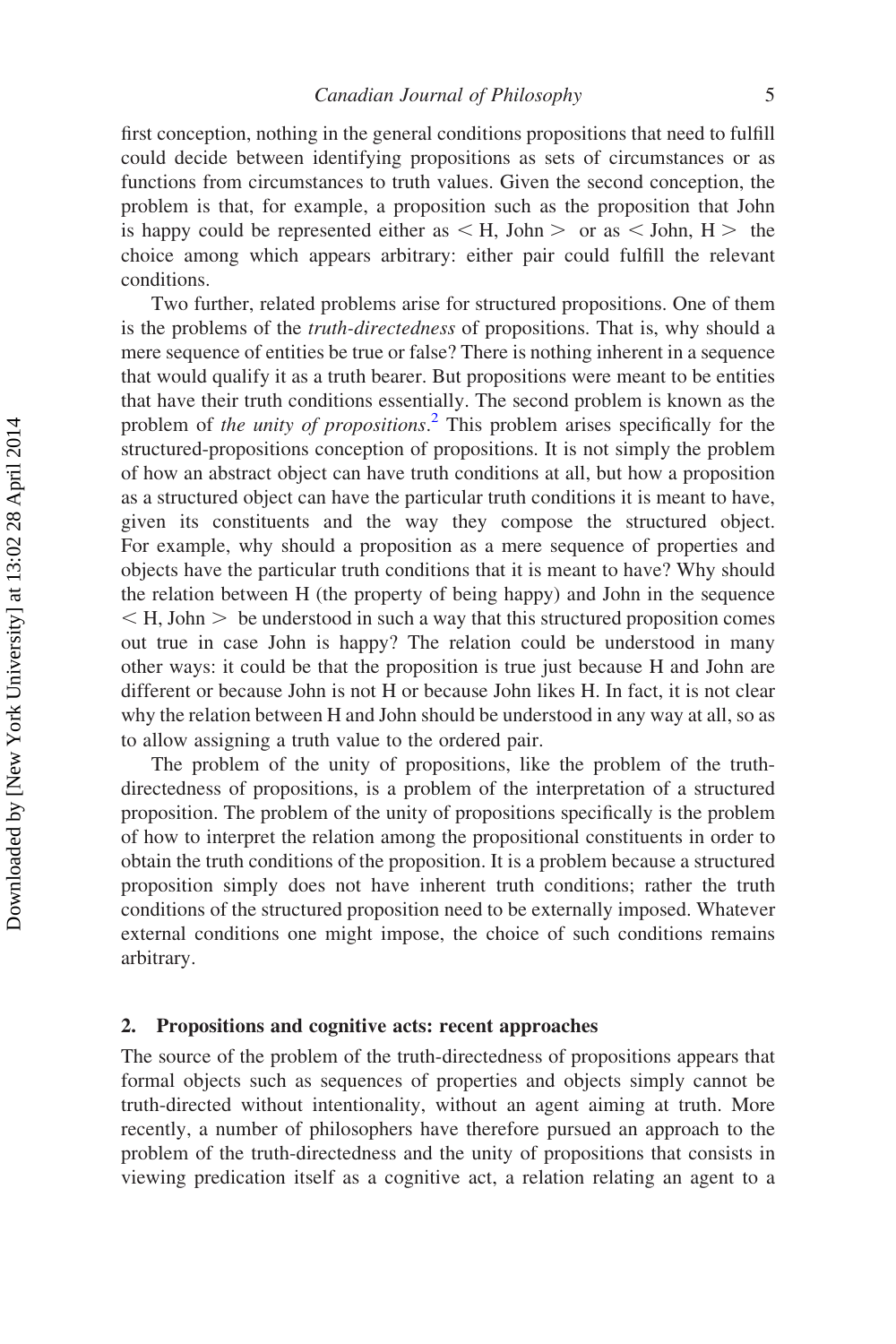property and its arguments (Jubien [2001](#page-23-1); Moltmann [2003a,](#page-23-3) [2013](#page-24-5); Hanks [2007;](#page-23-5) and Soames [2010](#page-24-0)). On this view, an agent predicating a property of objects is what makes up the 'glue' among the propositional constituents and ensures truth-directedness. An agent is successful predicating an n-place property of n objects just in case the property holds of the objects.

This approach is presented with different options when dealing with the different kinds of propositional attitudes:

- [1] Different cognitive acts of predication are distinguished for as many different attitudes as there are – predication in the belief way, predication in the thinking way, predication in the claiming way, etc. On this view, the attitude verb can itself be taken to describe the relevant act of predication, as in Jubien ([2001\)](#page-23-1) and Moltmann [\(2003a,](#page-23-3) [2013](#page-24-5)).
- [2] Only a single type of cognitive act of predication is posited which corresponds to the most general attitude of 'entertaining' or 'understanding'. With 'entertaining', an agent does not aim at truth, but simply considers the property holding of the objects in question. On this view, it would be natural to take a that-clause to stand for a type of act of cognitive predication and the attitude verb to express a dyadic relation between agents and types of acts of cognitive predication of the most general sort (Soames [2010,](#page-24-0) [forthcoming\)](#page-24-1).
- [3] Different types of acts of predication of more general sorts are distinguished. Thus, Hanks [\(2009, 2011](#page-23-2)), who pursues this view, takes attitude verbs to express relations to different types of cognitive acts of predication depending on the type of embedded clause. Declarative, interrogative, and imperative (infinitival) clause types, on that view, differ in expressing types of acts of predicating in the assertive, interrogative, and imperative way respectively.

There are of course criteria that may weigh in favor of one or the other option, such as tests whether a *that*-clause can be substituted by a term explicitly referring to a cognitive act of one sort of another. The focus in what follows, however, will be on general problems with identifying propositions with cognitive acts.

#### 3. The distinction between actions and products

# 3.1 Twardowski's distinction between actions and products

There is a serious problem for the act-based approach in general and that is that actions or action types are simply not suited to play the role of propositions, namely as truth bearers and the shared contents of attitudes of different agents. An act or act type simply does not have the right properties, in particular the right representational properties, to play the roles of propositions. However, there is a different sort of mind-dependent entity that can play that role. These are not acts of claiming or states of believing, but rather entities of the sort of 'claims' or 'beliefs'. These are entities that I call 'attitudinal objects'. Claims and beliefs are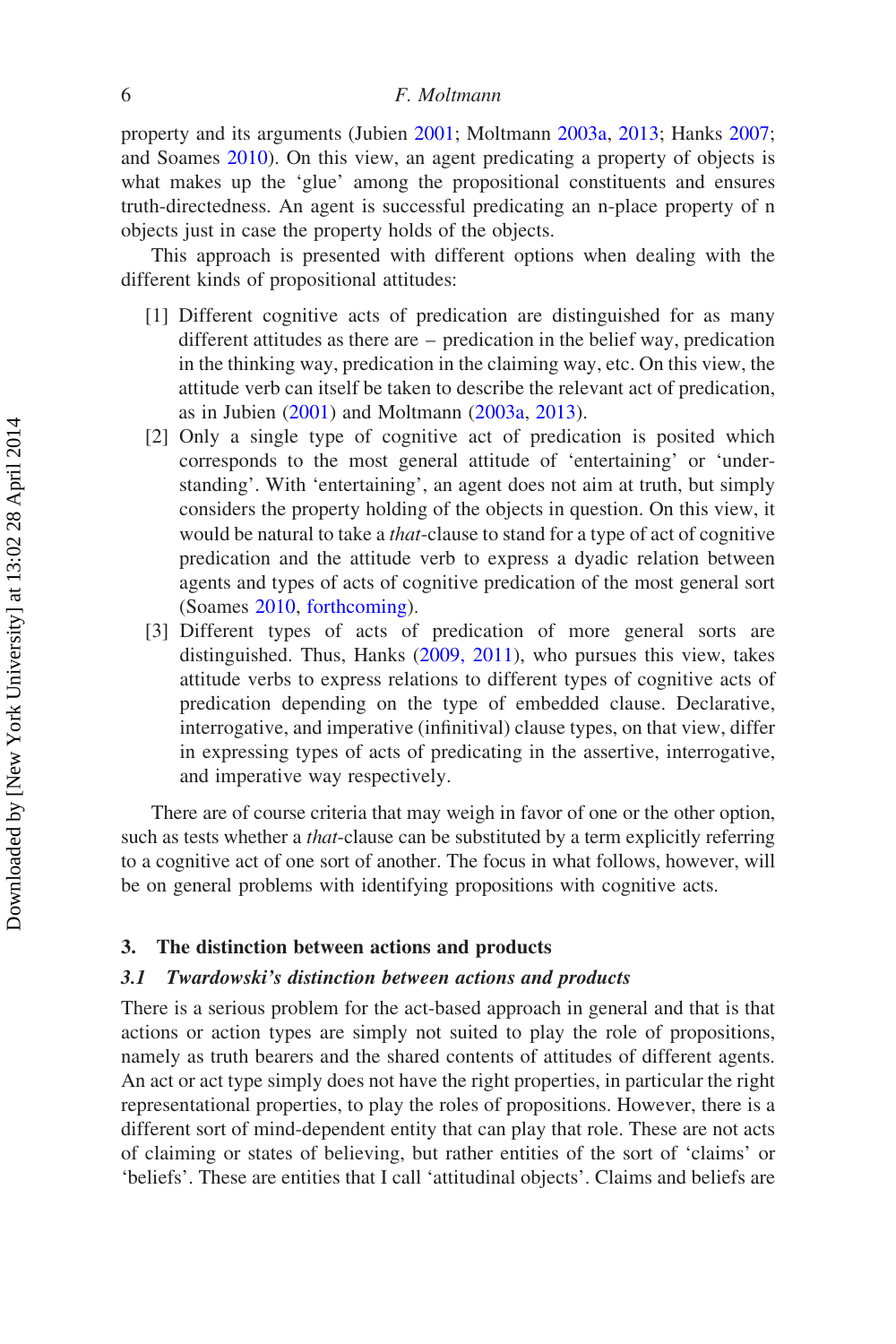by nature entities that are true or false; acts of claiming or states of believing are not. Claims and beliefs are not propositions, though. They are cognitive entities, dependent on an agent. They are the products of cognitive acts, not the acts themselves. The notion of a product of an act will go along with a very different logical form of attitude reports than that of the Relational Analysis.

The distinction between acts and states and the corresponding attitudinal objects is part of a more general distinction between 'actions' and 'products' made by Twardowski [\(1912](#page-24-2)) in an important article, largely neglected, though, in contemporary analytic philosophy.<sup>[3](#page-20-2)</sup> The distinction between actions and products comprises not just the familiar distinction between an action and its enduring physical product, such as an act of writing and the writing (the written work), an act of drawing and the drawing, and act of folding and the fold. It also comprises a less familiar distinction between a mental action or state and its nonenduring mental product, such as a state of believing and a belief, and an act of claiming and a claim, an act of thinking and a thought, an act of judging and a judgment, a state of desiring and a desire, an act of deciding and a decision, and an act of instructing and an instruction. There are, according to Twardowski, psychological actions and products (an activity of thinking and a thought), physical actions and products (an act of folding and a fold, an activity of walking and a walk, an act of jumping and a jump), as well as psychophysical actions and products (an act of claiming and a claim, an act of screaming and a scream).[4](#page-20-3) Thoughts, desires, claims, and judgments are non-enduring products that exist only as long as there is the corresponding mental or illocutionary event. However, thoughts, desires, claims, and judgments can be 'reproduced' by performing actions with similar products.

The difference in truth conditions between actions like a claiming or believing and products like a claim or a belief extends to other representationrelated properties than truth. A desire is not true or false, but it can be satisfied or not satisfied. This does not hold for a state of desiring, which intuitively is not something that can be satisfied or not. A command cannot be true, but it can be executed. The same can hardly be said about an act of giving a command, which can hardly be executed. An advice can be followed or not, but to follow someone's activity of advising is something quite different. A decision can be implemented or not, but an act of deciding hardly can.

The notion of a product helps approximate the notion of a propositional content. Crucially, what distinguishes products from actions is that products enter similarity relations strictly on the basis of a shared content. An enduring propositional content, one might say, emerges from the production of actions with exactly similar products.<sup>[5](#page-20-4)</sup> Twardowski's distinction between actions and products remains rather suggestive, though. Twardowski appeals primarily to linguistic intuitions reflected in differences among nominalizations (gerunds like thinking, judging, screaming vs nominalizations like thought, judgment, scream). While Twardowski appeals to a range of predicates that distinguish between actions and products, he does not give a systematic characterization of the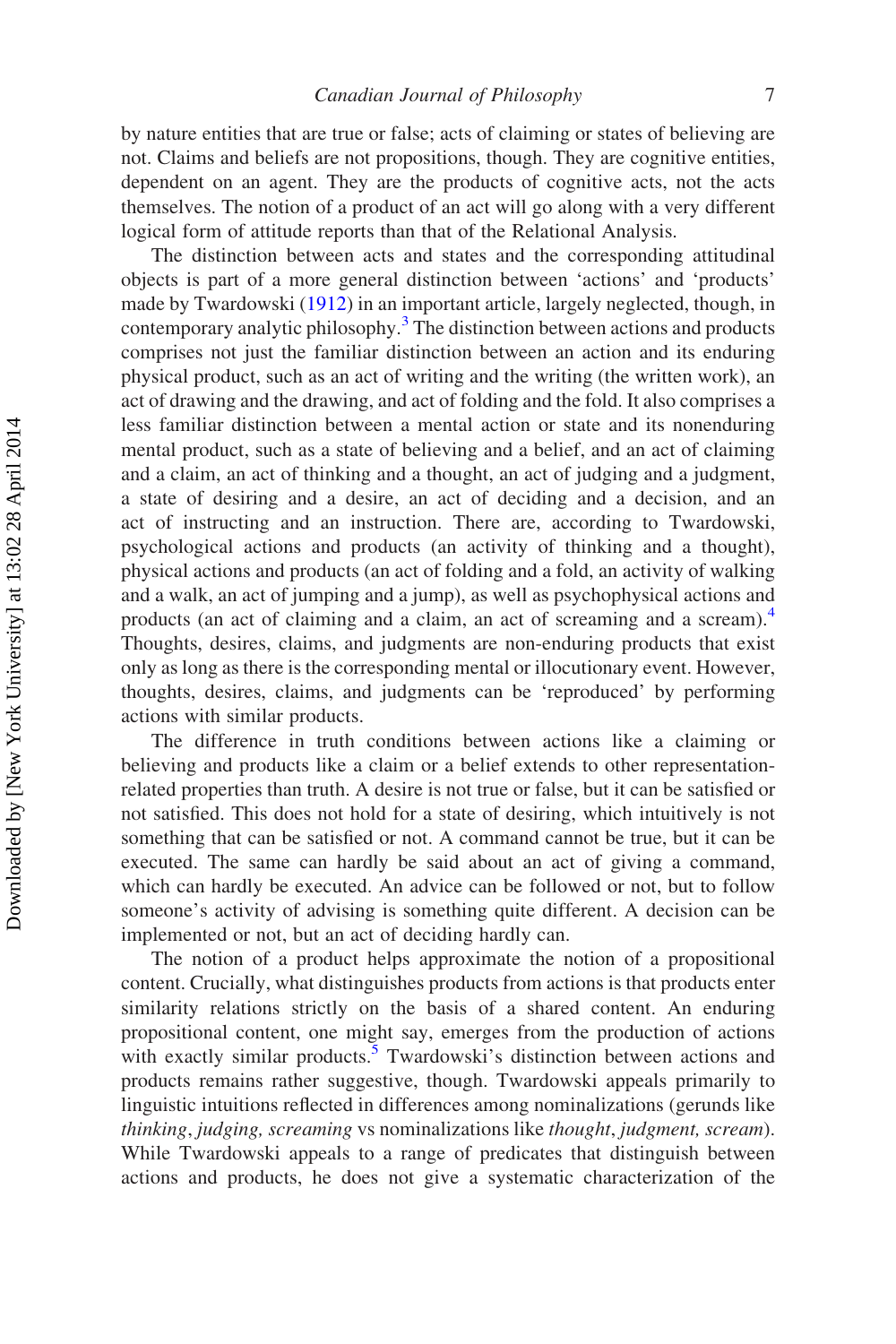distinction in terms of the types of properties characteristic of actions and products.[6](#page-20-5) He moreover says little about how the distinction is to be understood as such, not even whether it is to be understood as an ontological distinction or merely a distinction in the way one and the same object may be viewed. Twardowski's intuitive description of the distinction focuses on different aspects of entities. Thus, nouns describing products are nouns 'that do not bring to force the aspect of action, but bring to force a different aspect, the "phenomenal" or "static" aspect' (Twardowski [1912,](#page-24-2) §2). Similarly, in the particular case of a shout, as opposed to a shouting, Twardowski says 'in speaking of the shout, we do in fact abstract from the activity of shouting, treating the shout as an acoustic phenomenon' (Twardowski [1912,](#page-24-2) §3).<sup>[7](#page-20-6)</sup> I myself will consider the distinction an ontological distinction.

There is a potential source of misunderstanding in the way Twardowski draws the distinction between actions and products, and that is his focus on the linguistic properties of two sorts of nominalizations in particular languages. Twardowski makes use of linguistic examples from Polish (in the first version of the paper), from German (in the second version), and from French (in an incomplete third version).<sup>[8](#page-21-0)</sup> The English translation reflects the distinction equally well: terms for actions are translated by gerunds, thinking, judging, deciding, scream; terms for products by various sorts of nominalizations such as thought, judgment, decision, scream. It is clear, however, that Twardowski took the distinction to be a fundamental philosophical one, not just one reflecting the semantics of particular nouns found in languages such as Polish, German, and French. In fact, Twardowski ([1912,](#page-24-2) §45) took products to make up the general subject matter of the humanities, thus logic, aesthetics, linguistics, law, etc.

The distinction between actions and products is in fact more compelling in cases not directly tied to two sorts of nominalizations. Indeed it appears to be the very same distinction that holds between an artifact and the act of creating it, including that between an abstract artifact in the sense of Thomasson [\(1999](#page-24-6)) and the act of its creation. Artifacts, whether or not they have a physical realization, carry representational and normative properties, but not so for the acts of creating them.

The action –product distinction is also the one that holds between a law (a product which may lack a physical realization, thus an abstract artifact) and the act of declaring or passing it by the relevant legislative body. The law should be followed and can be broken, the act of declaring it hardly can. It is the law that is the carrier of normative, behavior-guiding properties, not the act of establishing it.

The action – product distinction is the same as the one that holds between an object of art and the act of creating it. For some types of objects of art, a material realization is in fact inessential (poems, musical compositions). <sup>[9](#page-21-1)</sup> The object of art may carry representational properties; the act of creation certainly does not. The object of art is the target of aesthetic evaluation, not the act of creating it. This even holds for an artistic performance and the act of performing. Evaluative properties when applied to a performance express an artistic evaluation; but when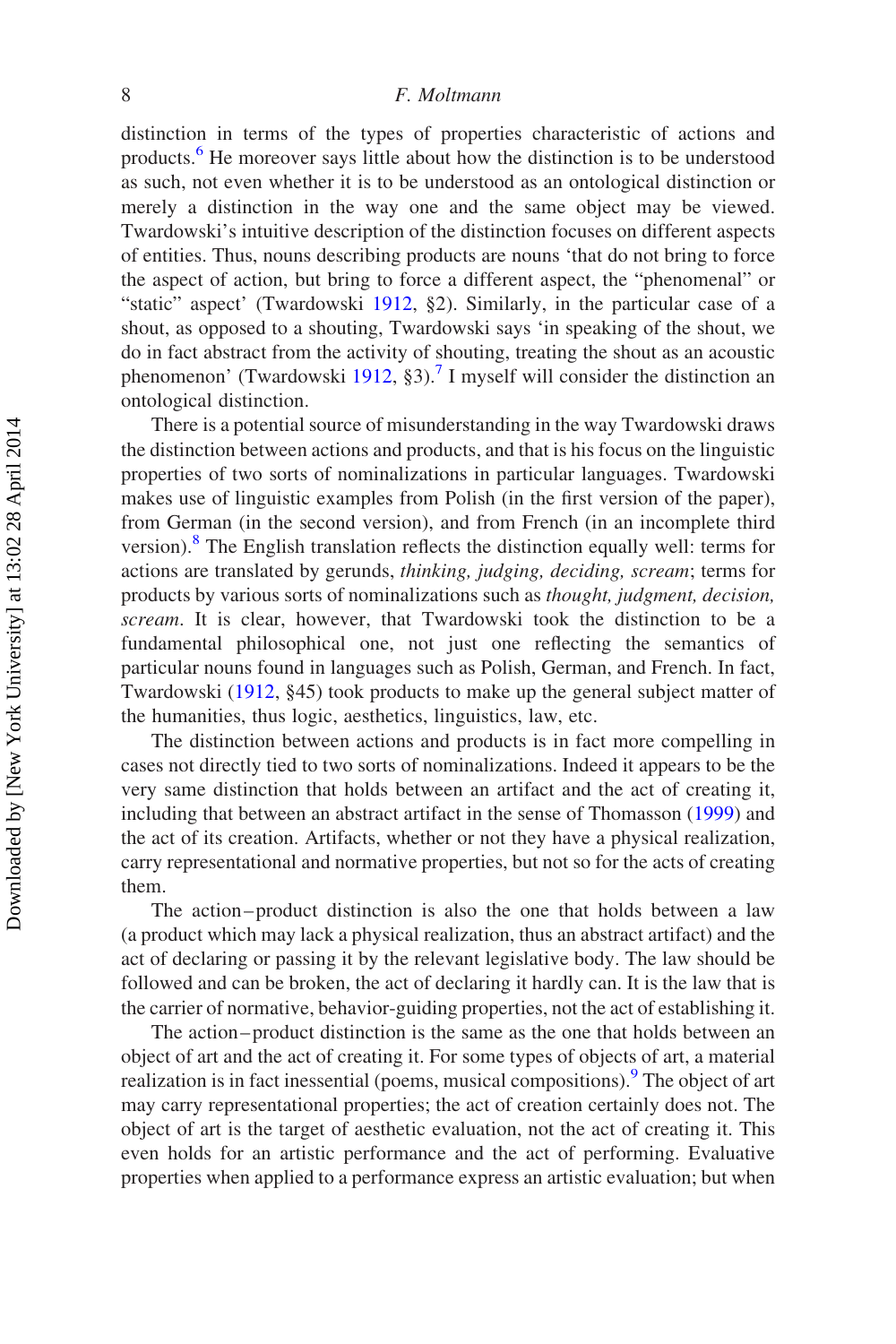applied to an act of performing they may just as well evaluate circumstances of the act that are irrelevant to the artistic value of the performance, the product of the act, for example the amount of physical effort that the act of performing demands. For a performance to be terrible or interesting means that it is so as an artistic production; but for an action of performing to be terrible or interesting, it may be so because of the circumstances or because of features of the action irrelevant to the artistic production. The difference is obvious also with the distinction between a poem or musical composition and the act of creating it. A poem or musical composition may have a range of aesthetic properties which the act of creating hardly need share. The act has as its aim the poem or composition which may be the bearer of beauty, the act as such isn't. The act may aim at beauty, but it is the product of the act that will be the bearer of beauty, not the act itself.

Products can take various relations to their physical realization. Some products, for example, thoughts, judgments, or desires, are entirely independent of a physical realization. Others, poems and musical compositions, may or may not come with a physical realization. Yet other products may have multiple realizations, for examples bronze statues and books. Such products raise notorious difficulties of individuation and counting since it seems possible to talk about a statue as a material objects and as an object of art at once, and so for a book as a concrete copy and as an information object.

An object of art – like a particular thought, claim, or belief and like any artifact – is mind-dependent. It depends for its identity on an agent and his or her intentions. Whatever its material realization may be, it does not belong entirely to the material world but is partly constituted by the intentionality of the agent, as emphasized by Ingarden ([1931\)](#page-23-0).

The distinction between actions and products raises the question of what takes priority, the action or the product. Clearly, the product depends for its existence on the act, and not vice versa. However, there is also a dependence of the act on the product: the identity of intentional acts arguably depends on the intended product. While the intentional act may be performed by performing physical acts, the identity of the intentional act clearly depends on what is intended, the product. The act in fact may also inherit certain properties from the product. Thus, *John* painted beautifully means that John produces beautiful paintings, not that the activity of painting as such is beautiful. John writes well implies that the product, the written work, is good, not the act of writing as such. The act may depend for its identity on the product; the product certainly depends for its existence on the act.

# 3.2 Properties distinguishing actions and products

Having established the importance of the action –product distinction as such, we can turn to the types of properties that distinguish actions and products. The focus will be on the action-product distinction in general, by looking at the properties of various types of action –product pairs.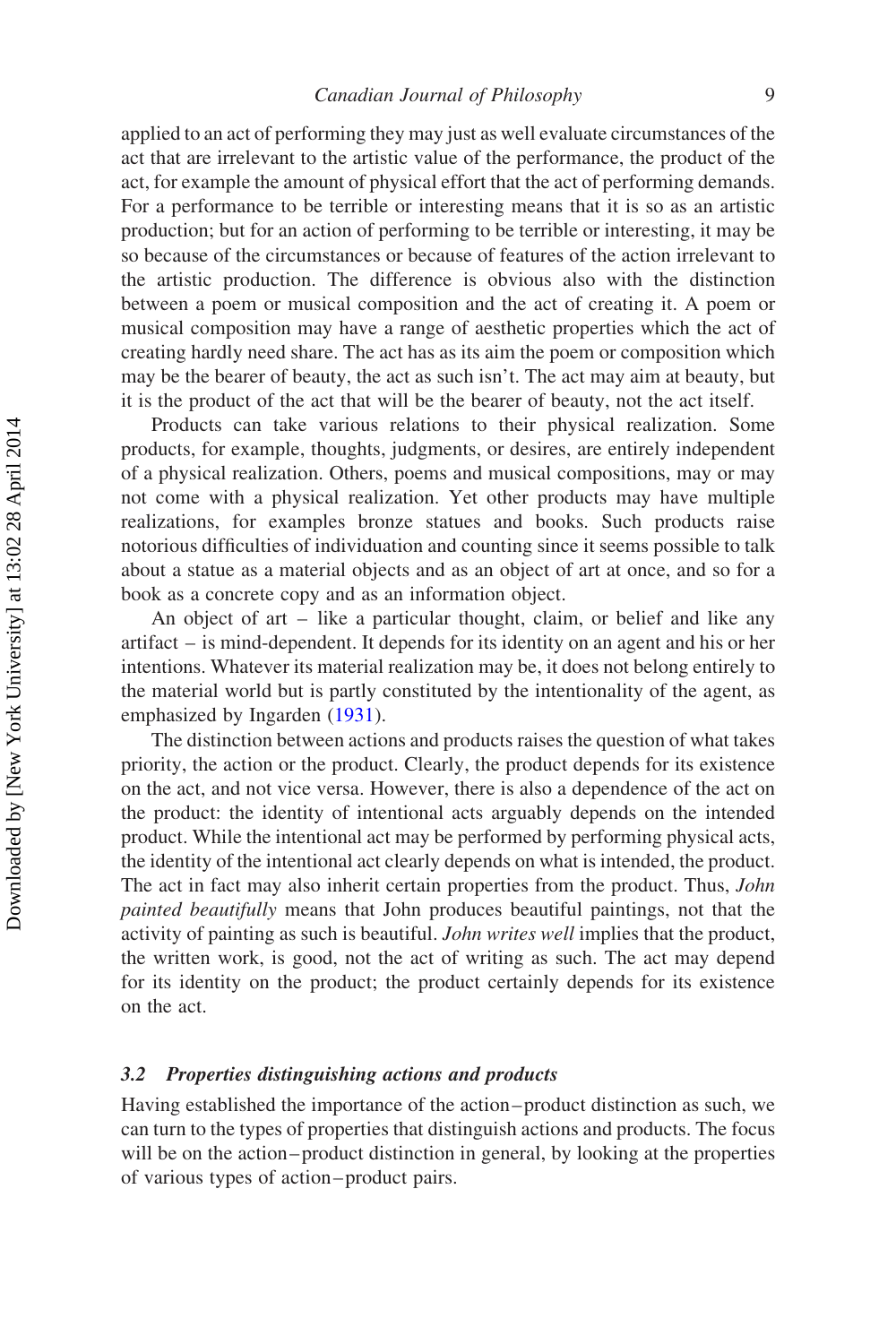As already said, the action – product distinction is very clear in a range of cases, such as works of art and laws; it is less obvious with attitudinal objects that are mental products or have only an auditory physical realization. Because of the focus in contemporary analytic philosophy on the ontology of material objects, (mental or physical) events, and abstract objects, appeal to ontological intuitions as such may not go very far when trying to identify the properties that distinguish attitudinal objects and the corresponding actions. For that reason, it is helpful to also look more closely at the linguistic terms for products and the readings particular predicates display with them. The action – product distinction, even if not part of standard ontology, is certainly part of the ontology of natural language, the ontology a speaker accepts when using natural language.

As mentioned earlier, in the English translation of Twardowski's article, terms for actions generally are gerunds such as claiming, believing, thinking, desiring, deciding, whereas terms for products are generally formed with nominalizations such as *claim, belief, thought, desire, decision*. But, action terms can also be formed with the sortals *act* or *state*, and those terms behave just like simple gerunds with respect to the relevant predicates.

#### 3.2.1 Truth and satisfaction conditions

One important difference between actions and products is that only products have truth conditions or more generally satisfaction conditions. Beliefs, claims, and judgments have truth conditions, but not so for states of believing and acts of claiming or judging. Desires, hopes, and fears may or may not be fulfilled, but not so for states of desiring, hoping, or fearing. The contrasts below illustrate the acceptability and unacceptability (question-marked) of the corresponding truth-related or satisfaction-related predicates:<sup>10</sup>

- (4) a. John's belief / claim that that S is true / false.
	- b. ?? John's claiming / believing that S is true / false.
	- c. ?? John's belief state is true.
	- d. ?? John's speech act (of claiming) is true.
- (5) a. John's desire to become a king was fulfilled.
	- b. John's request to be promoted was fulfilled.
	- c. ?? John's desiring / requesting / hoping was fulfilled.
	- d. ?? John's state of desiring was fulfilled.
- (6) a. John's decision to postpone the meeting was implemented.
	- b. John's command that people leave the building was executed.
	- c. ?? John's action of deciding was implemented / executed.
	- d. ?? John's act of commanding was fulfilled.

It is a common view that belief (as a state) 'aims at truth', just like acts of artistic creation may aim at beauty. However, it is in fact not the act, but the product that is the carrier of truth or beauty. Thus, if 'aiming at' is the relation between an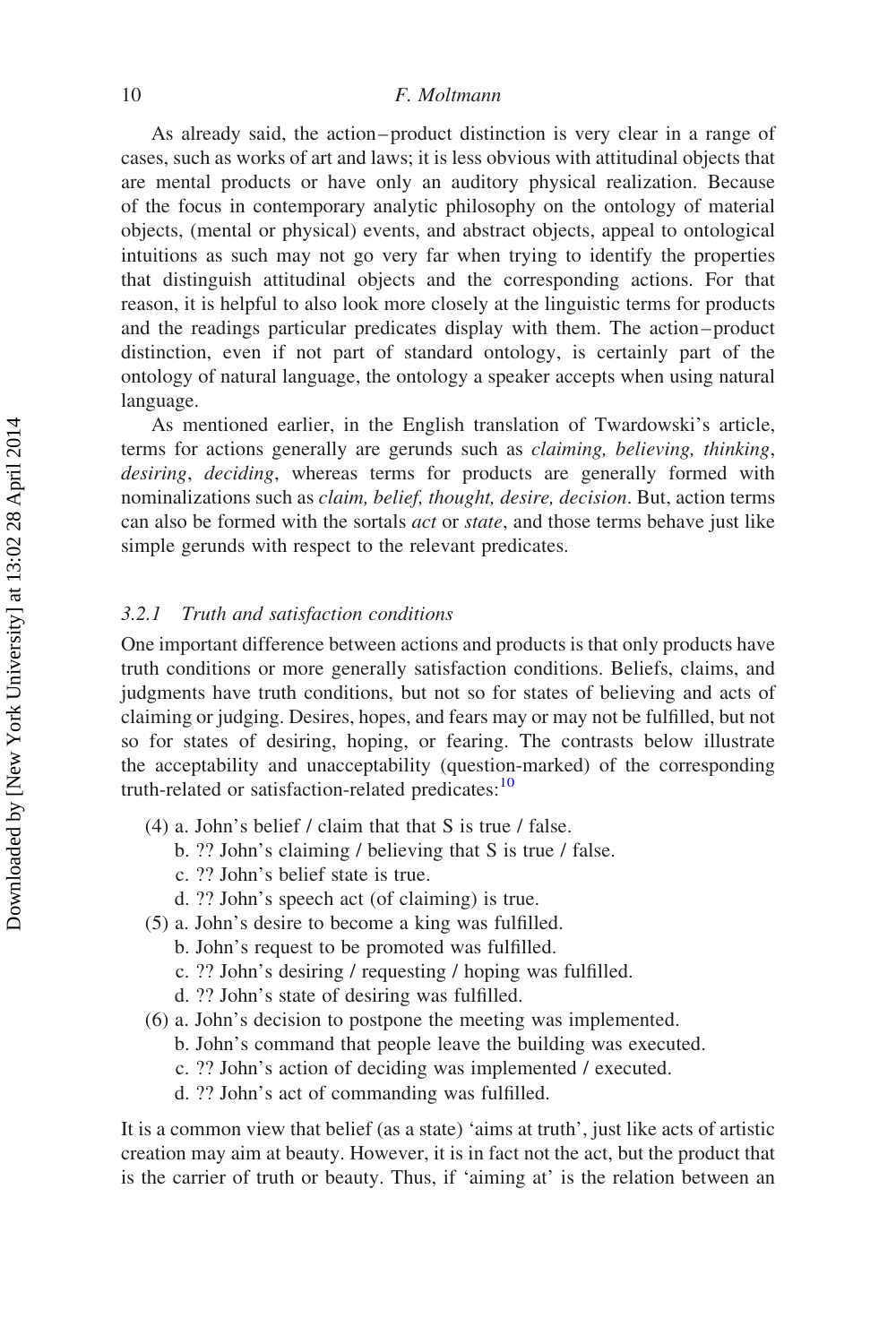object and the norm or value that it is meant to fulfill, then the more direct aim of a belief state or artistic act is the product, not truth or beauty as such.

Certain types of attitudinal objects carry a normative force in virtue of which they can act as carriers of properties of action-guidance. Thus, an advice, an instruction, or a command can be followed or ignored. Such properties can be considered special cases of satisfaction conditions. The minimal pairs below illustrate the way predicates of action guidance are understood differently with products and with actions:

- (7) a. John followed Mary's advice.
	- b. John followed Mary's activity of advising.
	- c. John complied with the instruction.
	- d. John complied with the act of instructing.
- (8) a. John ignored the command.
	- b. John ignored the act of commanding.

To follow a normative product means to comply with its norm, but to follow the action that created it either means to observe it or to perform an action of the same type. To ignore a normative product means not to comply with its norm, but to ignore an action means not to take notice of it.

Of course, also laws and norms themselves have properties of actionguidance, which the acts of establishing them do not have.

#### 3.2.2 Correctness conditions

The truth conditions of certain types of products may be constitutive of the norms that the products themselves are meant to fulfill, that is, they may define their correctness conditions. Thus, a belief is correct just in case it is true. For a person's belief to be correct, it need not fulfill conditions of justification or follow any rules or instructions. Predicating correctness of a belief simply means saying that it is true. At least this is how our common-sense notions of correctness and of belief apply (though perhaps not how the way some philosophers may conceive of correctness and of belief). What is important is that the corresponding actions do not share the same correctness conditions, just as they did not share the truth conditions that define the products' correctness. Thus, the correctness of a belief state does not reduce to the truth of what is believed, but rather, if anything, it may be understood as consisting in the fulfillment of other norms, such as instructions to have a particular belief. Truth is not the norm of states of believing, but only of their products, that is, of beliefs.

The same holds for assertions, the products of acts of asserting. An assertion is correct just in case it is true. It need not have followed any other social or justificatory norms. (The way we intuitively understand the correctness of assertions, reflected in the way correct applies to products, thus is in conflict with views that take the norm of an assertion to be knowledge, such as Williamson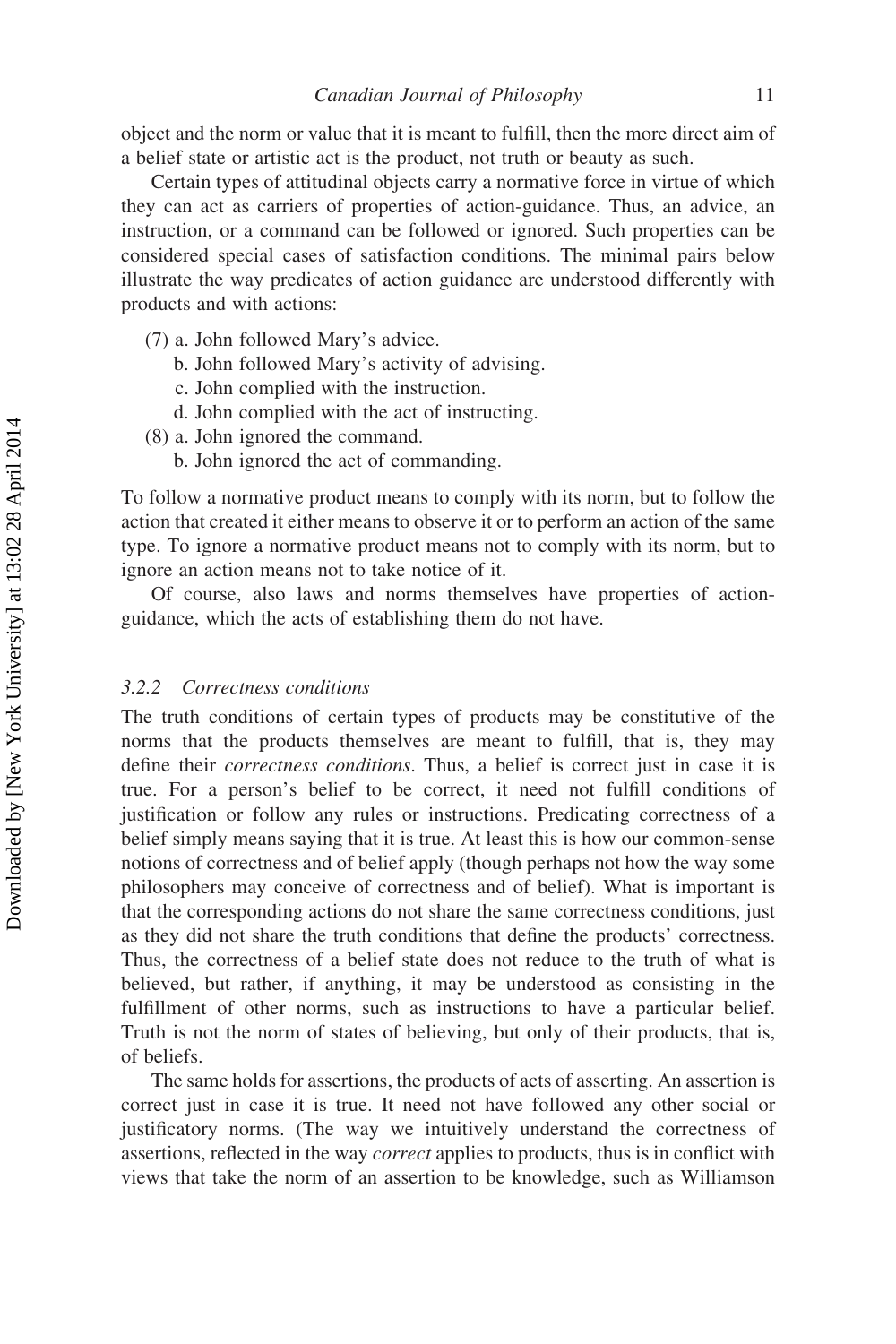[2000\)](#page-24-7). By contrast, for an act of asserting to be correct, it needs to fulfill whatever the relevant norms are, norms that may vary from context to context. The norm associated with an assertion is always the same: it is truth. By contrast, the norm associated with an act of asserting is entirely context-dependent. In the case of assertions, the discrepancy is particularly striking that holds between the norm associated with the product, which is stable, and the norm associated with the action, which depends entirely on the context.

There are other attitudinal objects besides beliefs and assertions that display the same conditions on correctness. The correctness of a suspicion consists in nothing but the truth of what is suspected. By contrast, an act of suspecting is correct in case it fulfills whatever the contextually relevant norm. An answer is correct just in case it is true (of course, for something to be answer, it needs to address the question in the first place). More generally, attitudinal objects that purport to represent the world have as their condition of correctness just truth, but not so for the acts that produce them, which will have to conform to whatever the relevant contextually given norms are.

The linguistic examples below illustrate this in the understanding of correct when applied to terms for products and for actions: with the former *correct* conveys truth; but with the latter it conveys, if anything, conformity with whatever the contextually relevant norms:

- (9) a. Mary's belief that S is correct.
	- b. (?) Mary's state of believing that S is correct.
- (11) a. John's claim that S was correct.
	- b. (?) John's act of claiming that S was correct.
- (12) a. John's answer was correct.
	- b. (?) John's answering was correct.

Correctness conditions for actions are fundamentally different from correctness conditions for content-bearing objects, the products of the actions.<sup>[11](#page-21-3)</sup>

Note that correctness conditions apply in similar ways to other representations than attitudinal objects, for example certain visual representations, that carry representational adequacy conditions rather than truth conditions.

The correctness conditions of truth-directed attitudinal objects may shed light on the connection between truth and the normativity of mental content, in particular of beliefs. Standard accounts relating truth to the normativity of belief try to establish a link between the truth of what is believed to what should be believed, imposing a truth-related norm on belief states (Gibbard 2003; Boghossian 2003). But this gives rise to difficulties. There may be norms for believing in particular contexts that have little to do with truth. Moreover, such an account cannot be generalized, for example to assertions. A speaker may knowingly assert something false as a way of fulfilling a contextual norm (Boghossian 2003). But the correctness of an assertion (a product) requires nothing more than its truth, just like the correctness of a belief. Restricting the normativity of content to products rather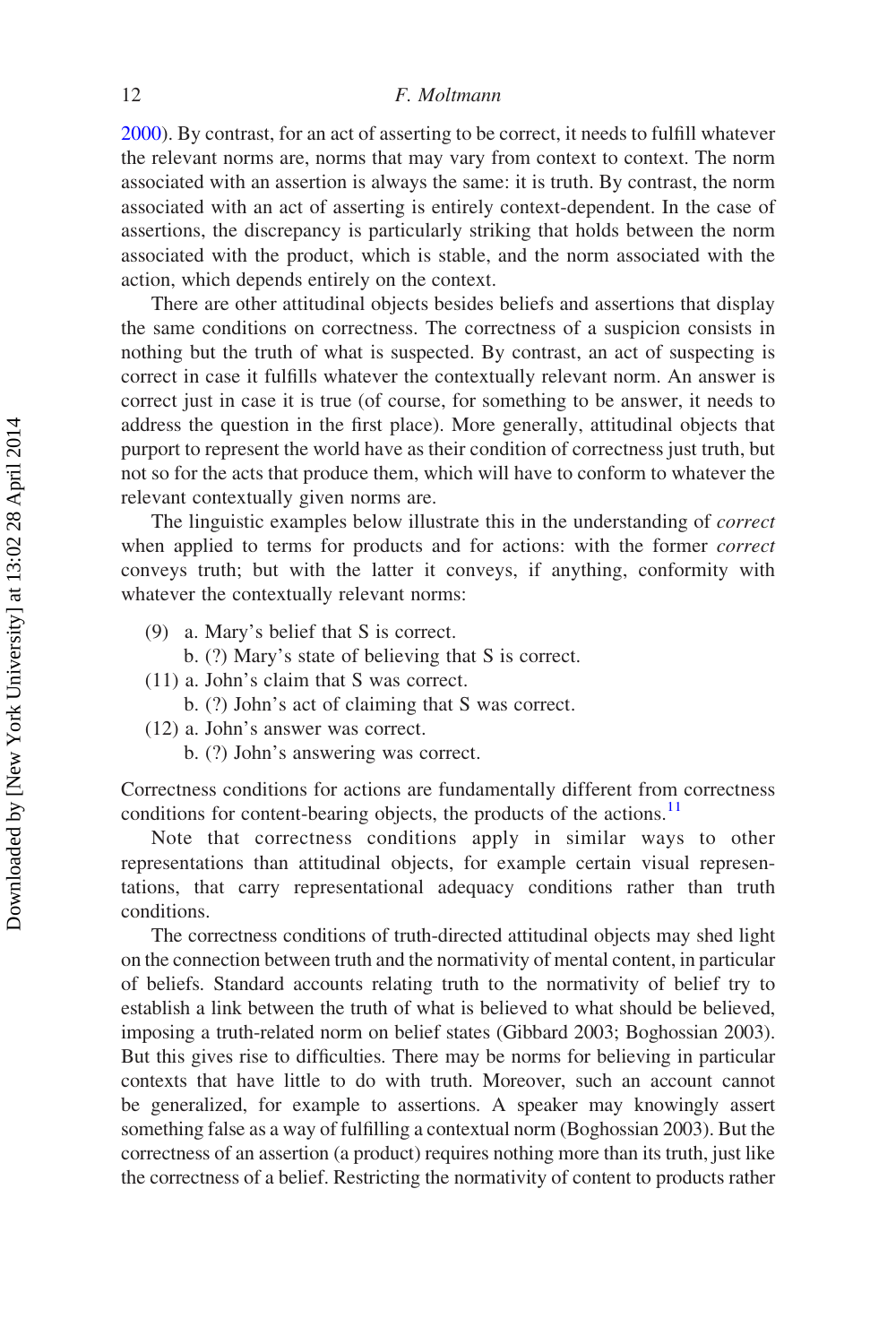than relating it to states and acts promises a way of avoiding the difficulties. Given that a belief is correct just in case it is true, this means that the belief, the product, ought to be true. This does not prevent an agent to fulfill whatever norms by engaging or not engaging in a belief state sustaining the belief. Similarly, an assertion is correct just in case it is true, which means that the assertion, the product, ought to be true. This does not mean that an agent could fulfill some norm by engaging in an act of asserting the opposite. Norms associated with products are independent of the norms that may be associated with actions. Products that purport to represent the world are uniformly associated with one norm, that of truth; but not so for the corresponding actions whose norms may vary and in fact may vary from context to context.

#### 3.2.3 Similarity relations and the involvement of force

Another important difference between actions and their products concerns similarity relations. The way similarity relations apply to products is in fact central to the notion of a product. For two products of the same sort (beliefs, claims, etc.) to be exactly similar means for them to be the same in content.<sup>[12](#page-22-0)</sup> By contrast, for two actions to be exactly similar, they need to fulfill conditions such as having been performed in the very same way. John's thought is the same as (that is, is exactly similar to) Mary's thought just in case the content of John's thought is identical to the content of Mary's thought. By contrast, for John's activity of thinking to be the same as Mary's, this condition is not generally sufficient (and perhaps not even necessary), rather more conditions need to be fulfilled, such as the way John thought being very similar to the way Mary thought. For actions, the manner in which they are performed is essential, but for products the manner in which they are produced is not. Thus, even if John's quick thinking may not be the same as Mary's slow thinking, their resulting thoughts may be the very same. Similarly, John's quick deciding and Mary's hesitant deciding could not possibly be the same, but John's decision may easily be the very same as Mary's. As these descriptions make clear, relations of exact similarity are reflected in the applicability of *is the same as* in English, which expresses qualitative, not numerical identity.<sup>[13](#page-22-1)</sup>

Attitudinal objects come with a particular force unlike propositions. Thus, attitudinal objects can be exactly similar only if they share the same force. This is reflected in the intuition that identity statements such as the following can hardly be true (Moltmann [2003a](#page-23-3), [2013\)](#page-24-5):

- (13) a. ??? John's thought that it will rain is also his remark that it will rain.
	- b. ??? John's discovery that it will rain is his hope that it will rain.
	- c. ??? John's desire to leave is his decision to leave.
	- d. ??? John's claim that it will rain is his hope that it will rain.

The examples in  $(13a-d)$  differ from the one below, which is trivially true:

(14) John's thought that it will rain is John's thought that it will rain.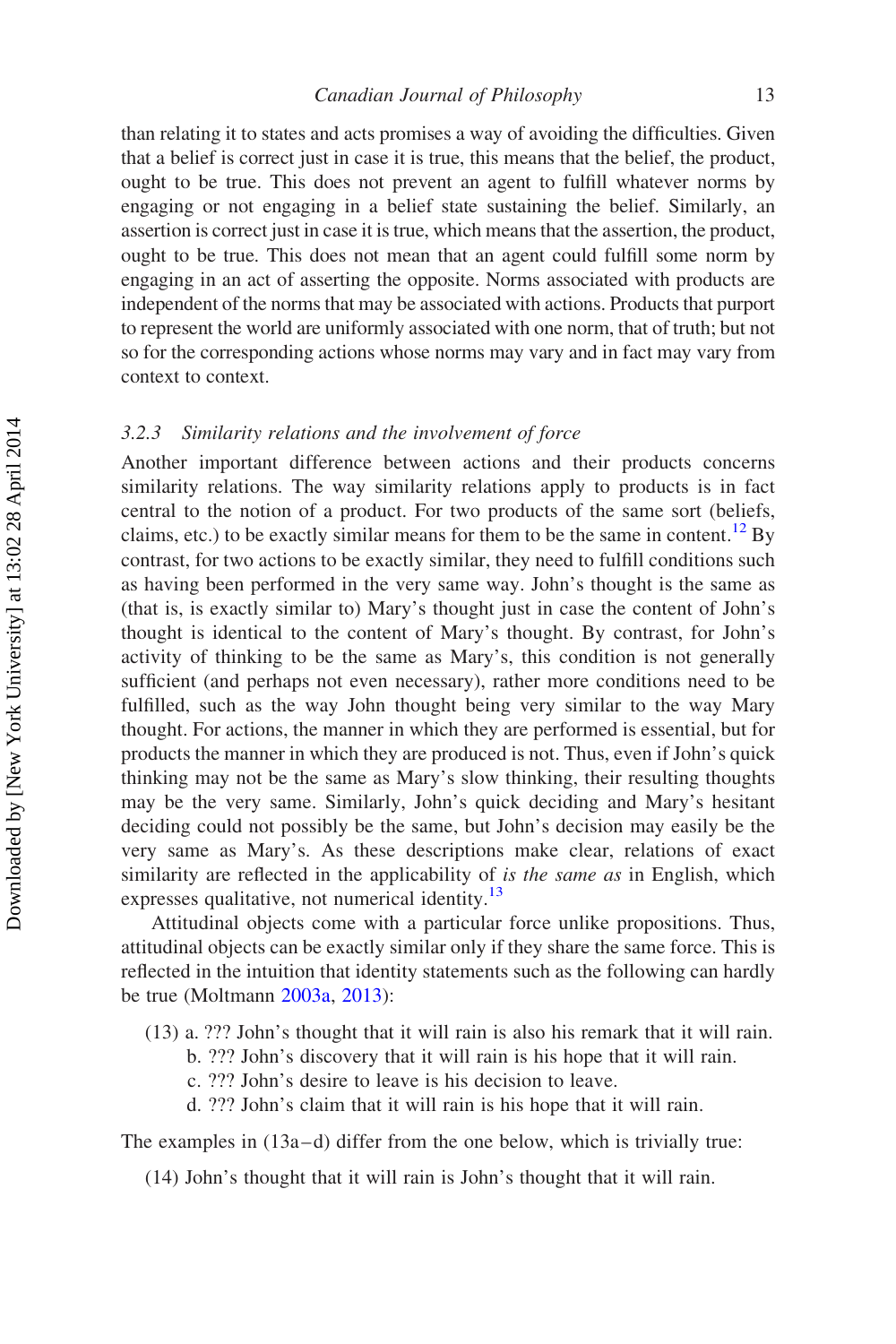The involvement of force in an attitudinal object is also responsible for why attitudinal objects differ in what sort of satisfaction or correctness conditions they are associated with. Attitudinal objects not involving a particular force do not naturally have truth or satisfaction conditions. Thoughts in fact are not really entities that intuitively are true or false (which is reflected linguistically in that John's thought that he can win the race is true is not generally judged acceptable by ordinary speakers). By contrast, judgments, claims, and beliefs are (thus John's belief that he can win the race is true is unproblematic). The involvement of force, we will see, is also reflected in the way attitudinal objects, as opposed to propositions, are evaluated.

The fact that attitudinal objects sharing the same force are similar just in case they are the same in content is crucial for the status of attitudinal objects as the basis for approximating a notion of propositional content. Sharing of a propositional content in fact amounts to exact or close similarity of attitudinal objects with the same force. The understanding of an attitudinal object involves the physical manifestation of the attitudinal object causing the production of a similar attitudinal object (or its simulation). $^{14}$  $^{14}$  $^{14}$ 

#### 3.2.4 Properties of understanding and content-based causation and evaluation

Actions and products differ in properties relating to the understanding of their associated content. An utterance may be incomprehensible, but not the act of uttering; an act of uttering being incomprehensible means something quite different. Similarly, understanding an answer means something quite different from understanding the act of answering. Only the former relates to the content of the answer, not the latter.

Attitudinal objects may have causal effects, in particular if they are psychophysical products and thus can be perceived. An utterance, a remark, or a scream can be heard. Also here, there is an important difference between actions and products. Unlike in the case of actions, it is the content of the attitudinal object together with its force that has the causal effect. There difference between actions and products again is particularly clear when comparing the way predicates are understood when applying to terms for actions and for products:

- (15) a. John's speaking delighted Mary.
	- b. John's speech delighted Mary.
- (16) a. John's answer caused surprise.
	- b. John's giving an answer caused surprise.
- (17) a. John's utterance inspired many comments.
	- b. John's act of uttering inspired many comments.

Whereas (15a) may be true in a situation in which it is just the manifestation of John's ability to speak that delighted Mary (regardless of its content), (15b) conveys that it is also the content of John's speech (and just its manner) that was the cause of Mary's delight.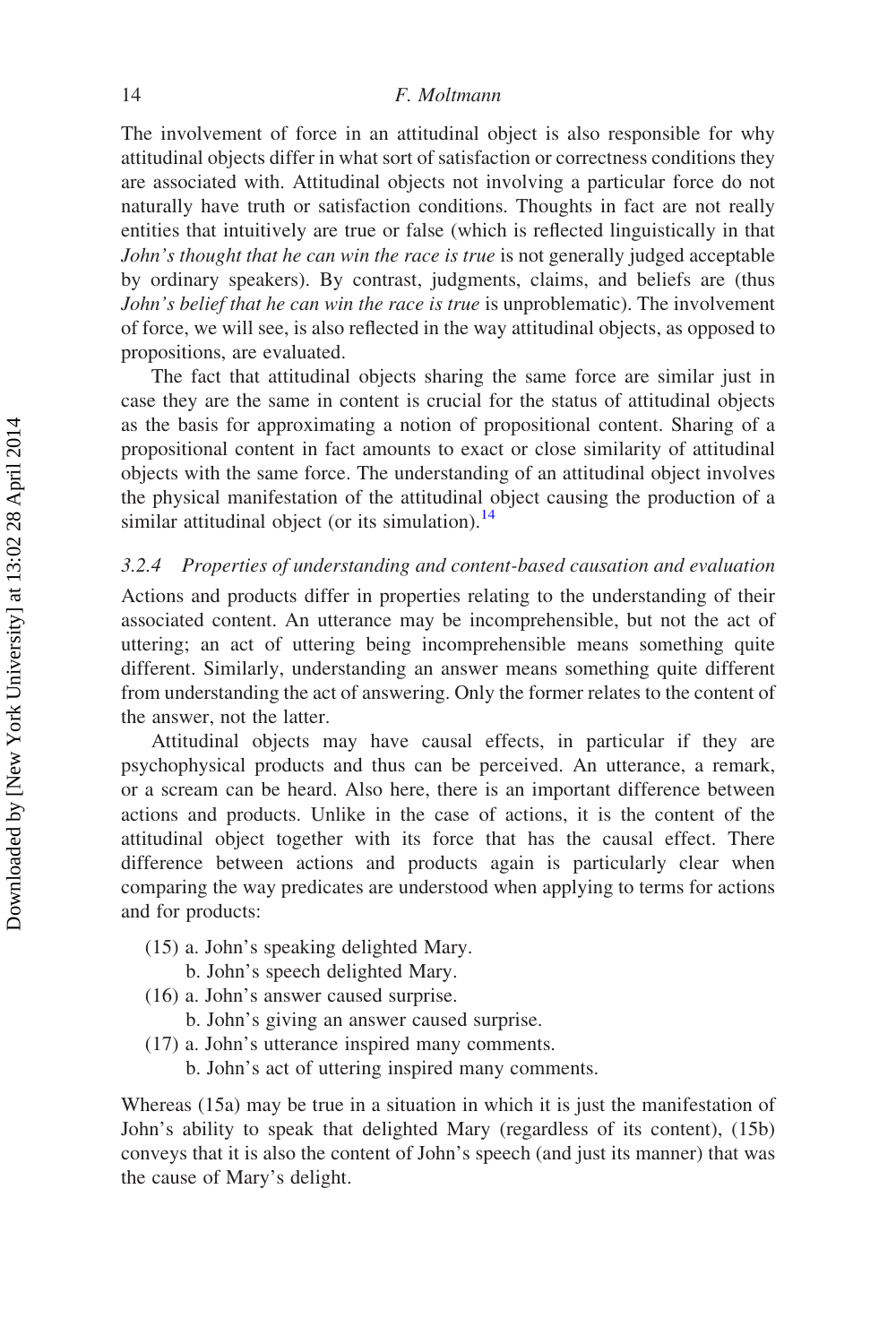Similar examples can be given for laws as opposed to the acts of establishing them, for poems as opposed to the acts of writing them, etc.

Abstract propositions should not have causal effects, given a common understanding of abstract objects. In fact, 'the proposition that S' can hardly cause surprise or inspire comments. A propositional content as a pure proposition cannot be causally efficacious, but only in connection with an attitudinal or illocutionary force and an agent, that is, as part of an attitudinal object.

Related to properties of understanding and content-based causation are properties of content-based evaluation. Attitudinal objects are evaluated with respect to both their content and force, but not so for actions. A thought being interesting is something quite different from the act of thinking being interesting. It is also something different from an abstract proposition being interesting. Similarly, John's thought process may be unusual, without his thought or the corresponding abstract proposition being unusual.

The same sort of distinction is very clear also in the ontology of art. Objects of art are the carriers of the relevant aesthetic or content-related properties, not the acts of their creation.

# 3.2.5 Part-whole Structure

Another important difference between actions and products concerns part-whole relations. The part structure of attitudinal objects strictly relates to content. A part of a thought, a belief, or a decision is a partial content. By contrast, the part structure of actions is that of events, consisting of temporal parts. Parts of products generally are distinct from parts of actions. Part of John's decision cannot be part of the action of deciding. Part of John's claim cannot be part of the speech act. Part of John's answer cannot be part of John's answering. Clearly, also the parts of a book as an information object are distinct from the parts of the physical copy. The book as a materially realized artifact has in fact two part structures at once, leading to an apparent ambiguity in the notion of part. 'Describing a part of the book' may mean either a part of the information object or a part of the physical object. (There are other artifacts, though, whose parts are the materially realized functional parts. In this case, the part structure is still driven by intention and not just the material itself.)

#### 3.2.6 Relation to time

Actions and products also differ in their relation to time. Philosophical views about events and actions generally take them to have their time of occurrence essentially (most obviously when events are identified with space-time regions or property instantiations in times). But there is a strong intuition that the time of creation is not essential for (non-enduring) products. Actions and products may be spatio-temporally coincident, for example a thought and the act of thinking, a scream and the act of screaming, and a decision and the act of deciding. However,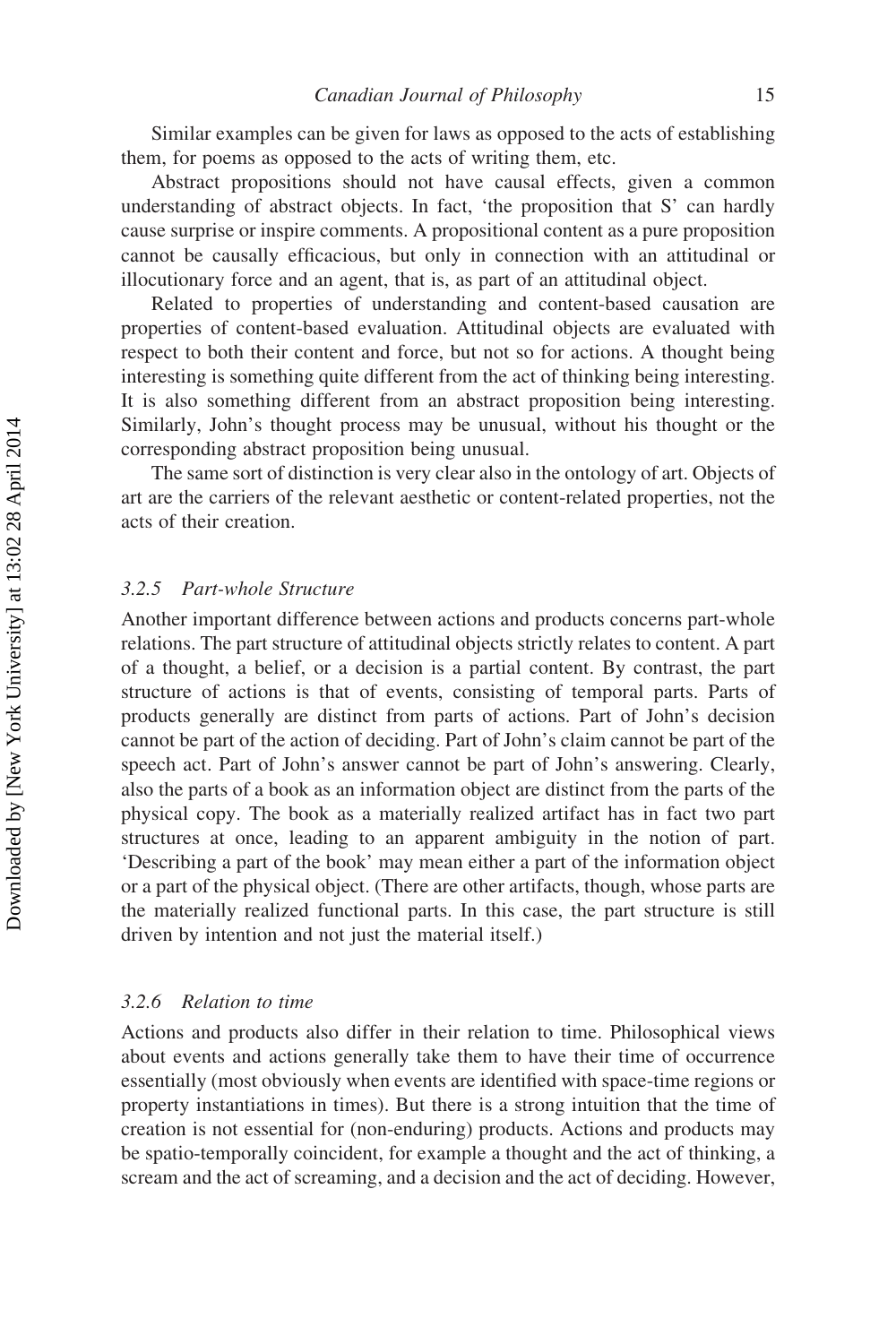a thought or a scream might naturally have occurred earlier than it did, and a decision could have been made later than it was. It is at least much less natural to say that about a process of thinking, a particular act of screaming, or an act of deciding.[15](#page-22-3)

# 3.3 Kinds of attitudinal objects

The main Fregean argument for propositions being mind-independent was the possibility of propositional contents being shared by different agents. If attitudinal objects take the place of propositions as the truth-bearing objects associated with propositional attitudes, this raises the question of how propositional contents can be shared. The notion of an attitudinal object allows for two answers. First, the sharing of attitudinal objects may consist in the attitudinal objects being exactly similar (though not numerically identical). Second, the sharing of propositional contents may consist in kinds of attitudinal objects being shared. Natural language displays not only the first, but also the second option.

Kinds of attitudinal objects naturally form the referents of terms like the thought that S, the claim that S, or the belief that S, allowing for typical kind predicates:<sup>16</sup>

(18) a. The belief that god exists is widespread.

b. John often encounters the expectation that he should become famous.

The sentence below obviously describes the sharing of a kind of attitudinal object:

(19) John and Mary share the belief that S

Kinds of attitudinal objects are independent of a particular agent, though they still involve a particular attitudinal mode. Kinds of attitudinal objects share representational properties with their instances, again reflected in the applicability of truth- or satisfaction-related predicates:

- (20) a. The belief that John won the race is true.
	- b. The expectation that John would become famous was not fulfilled.

Kinds of attitudinal objects may seem as problematic as abstract propositions with respect to their cognitive accessibility and representational properties. However, the notion of a kind that is at stake does not face the problems of abstract propositions. Kinds of attitudinal objects are strictly dependent on the particular attitudinal objects that make up their instances. First, kinds of attitudinal objects are strictly based on similarity relations among particular attitudinal objects. The kind of attitudinal object 'the belief that S' has as its instances a maximal class of exactly similar attitudinal objects. Moreover, except for properties measuring the distribution of instances such as 'being widespread', the properties of kinds of attitudinal objects are generally inherited from their instances. 'The belief that S' is true in virtue of all attitudinal objects of the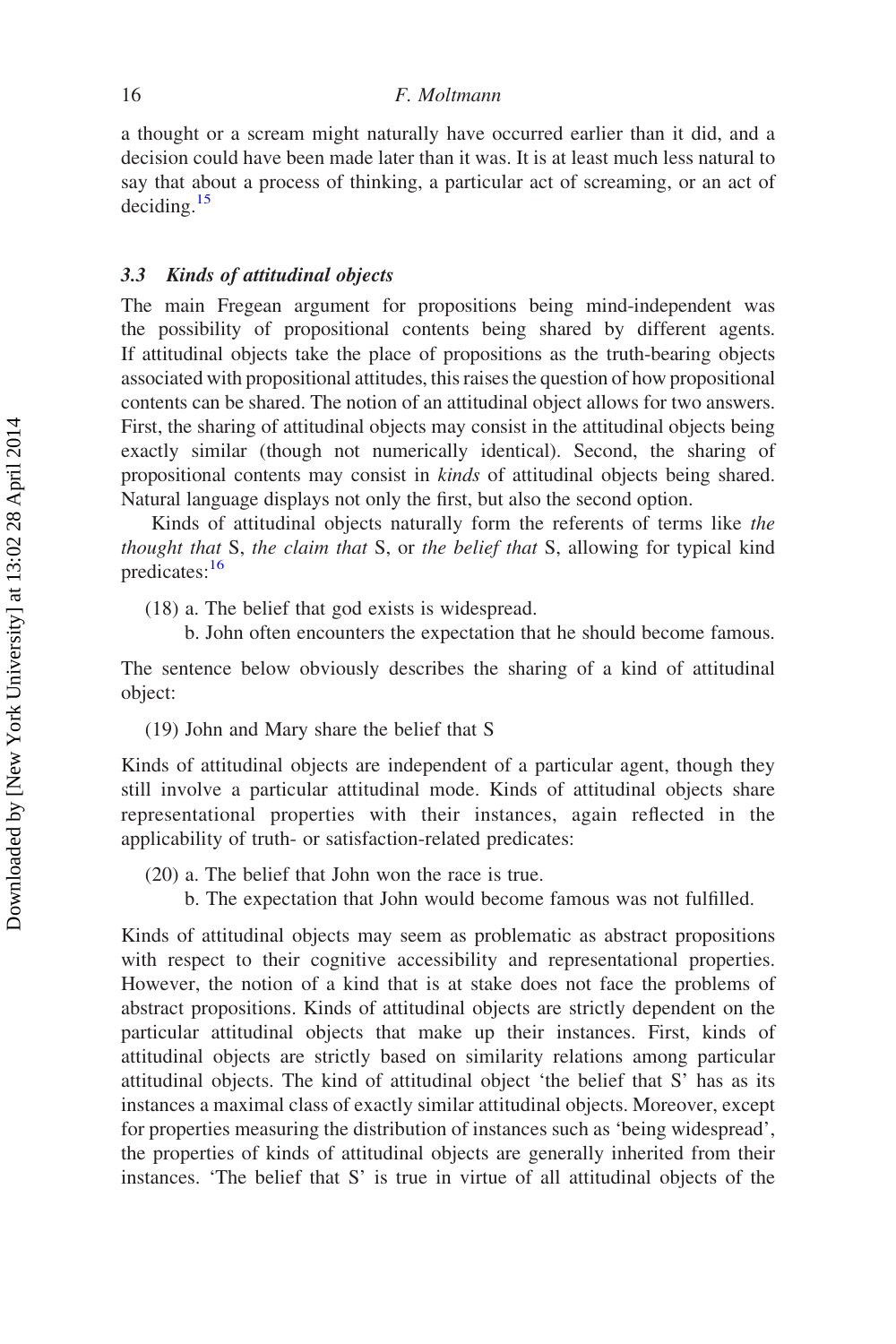form 'd's belief that S' being true, for some individual d. Furthermore, John has encountered 'the belief that S' just in case he has encountered d's belief that S, for some individual d. Of course, kinds will then inherit not only their representational properties from their instances, but also their cognitive  $accessibility.<sup>17</sup>$  $accessibility.<sup>17</sup>$  $accessibility.<sup>17</sup>$  Kinds also depend for their existence on instances: the hope that it would rain soon no longer existed at a time t just in case for no individual d, d's hope that it would rain soon existed at t.<sup>18</sup>

I will not go into a discussion of how kinds are to be conceived, whether as entities of their own or as mere pluralities of instances (or possible instances).<sup>[19](#page-22-7)</sup> What is important in the present context is that the instances of a kind of attitudinal object are similar in the sense of sharing content and force and that kinds have content-related properties (including truth or satisfaction conditions) in virtue of their instances having those properties.<sup>[20](#page-22-8)</sup>

# 4. The semantic role of attitudinal objects in the semantics of attitude reports

Attitudinal objects of the sort of particular beliefs or claims as the products of mental or illocutionary actions match the content of an attitude report as a whole and not just the that-clause. They act as the semantic values of nominalizations and not as the semantic values of that-clauses. This raises the question what role they play in attitude reports without nominalizations, that is, of the simple sort John thinks that S. Twardowski himself does not say anything about the role products play in the semantics of attitude reports. However, there is an obvious role of attitudinal objects to play within Davidsonian event semantics.<sup>[21](#page-23-6)</sup> Given the Davidsonian view that verbs take events as implicit arguments, 'actions' would be the implicit arguments of verbs and attitudinal objects their products. Given that that-clauses won't denote propositions acting as arguments of the relation expressed by the verb, their semantic role would either be that of characterizing the event argument of the verb or else that of characterizing the product of the event argument. On the first view, referential NPs might be considered expressing referential act types that characterize referential acts that are part of the event, and the predicate an act of predication, predicating a property of the referents of the referential acts. $^{22}$  $^{22}$  $^{22}$  On the second view, the *that*-clauses would express product types characterizing parts of the event argument, in particular products of referential acts and products of cognitive predication. Clearly that-clauses characterize products and not actions: that-clauses can specify only contentrelated features of acts, and not features such as having been done honestly, hesitatingly, etc.

I will leave it open in which way exactly a that-clause compositionally specifies a property of products. It is actually quite plausible that the semantics of that-clauses exhibits a general flexibility, ranging perhaps from the characterization of 'small' acts composing the product (including referential acts and acts of modification) to acting as a mere measurement of the product, representing its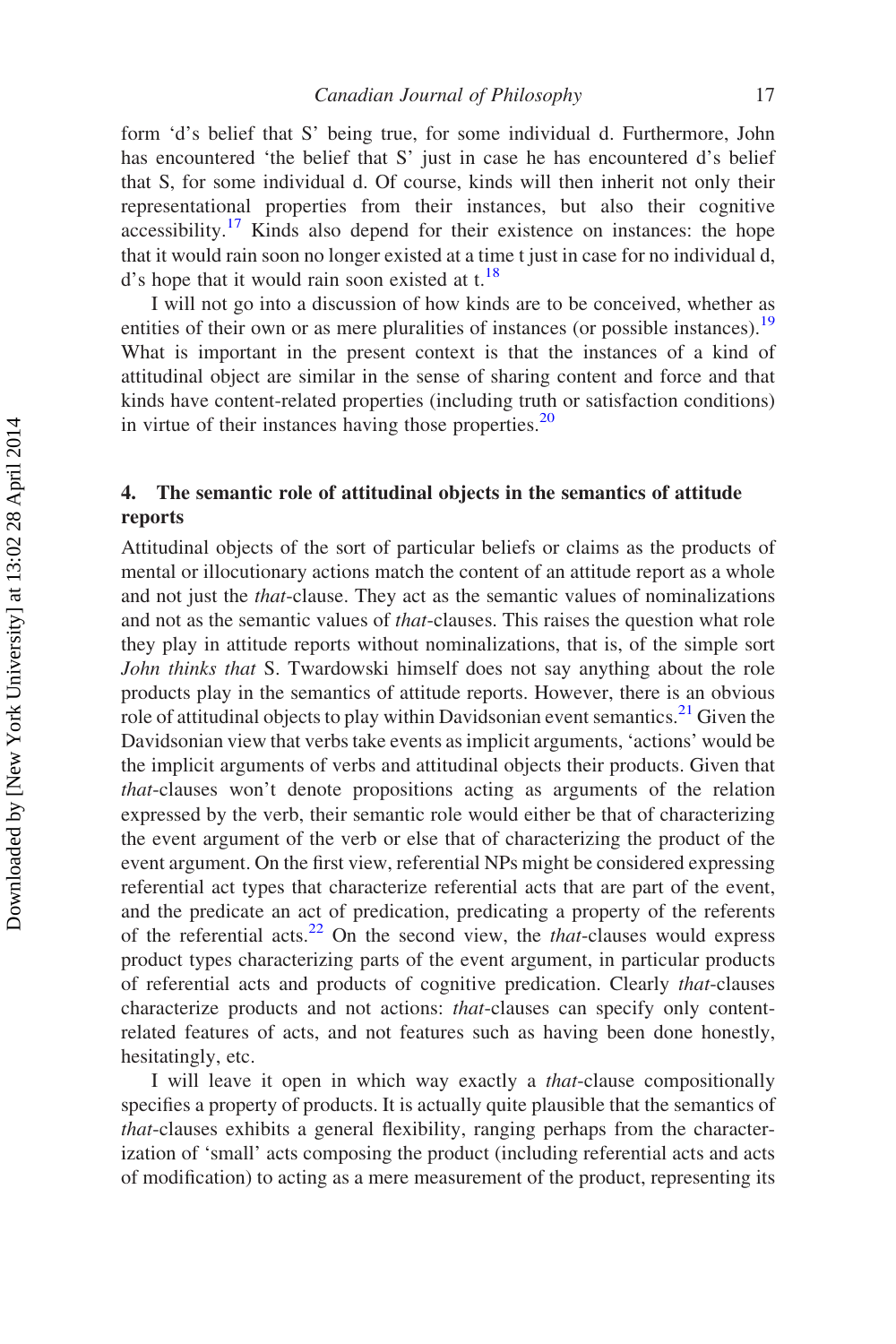truth conditions (Matthews  $2007$ ).<sup>[23](#page-23-9)</sup> The latter would enable the account to apply to implicit attitudes and beliefs of animals and small children. In any case, the logical form of a simple attitude report as in (39a) would be as in (39b):

- (39) a. John thought that S.
	- b.  $\exists$ e(think(e, John) & [that S](product(e)))

Special quantifiers such as *something* range over attitudinal objects rather than propositions (Moltmann [2003b,](#page-24-8) [2013](#page-24-5)). Thus, sentences with special quantifiers such as (40b) would be analyzed as in (40a):

- (40) a. John thought something nice.
	- b.  $\exists$ e'(think(e, John) & nice(e') & e' = product(e))

Special quantifiers may alternatively range over kinds of products. This requires a function 'product-kind', mapping an event e onto the kind of products exactly similar to the product of e. Quantification over kinds of attitudinal objects is involved in the logical form of (41a) in (41b):

- (41) a. John thought what Mary thought.
	- b.  $\exists e \cdot e'$  (think(e, John)  $\& e' = \text{product-kind}(e) \& \text{think}(e'')$ , Mary)  $\&$  $e' = product$ -kind $(e'')$ )

This account leaves open how exactly *that*-clauses characterize attitudinal objects and whether there is a unified way or rather different, context-dependent ways in which that-clauses do so. In particular, it is neutral regarding the role of predication in the constitution of attitudinal objects. All that is captured is that attitudinal objects play the role of carriers of propositional content, though not as objects of attitudes, but their product.

# 5. Conclusion

This paper tried to show the importance of the notion of an attitudinal object, within a more general distinction between actions and products. Attitudinal objects are entities that inherently have truth or satisfaction conditions and form natural similarity classes on the basis of a shared content and a shared attitudinal mode. Yet they are as concrete as the corresponding mental events or speech acts, the latter themselves entities unsuited for the roles that propositions were supposed to play. $^{24}$  $^{24}$  $^{24}$  Being cognitive entities with essential truth- or satisfaction conditions, attitudinal objects are able to fulfill the roles of propositions without leading to their conceptual problems. Attitudinal objects share relevant properties with artifacts; in fact they are generally abstract artifacts in the sense of Thomasson ([1999\)](#page-24-6). Recognizing attitudinal objects thus goes along with recognizing (abstract) artifacts as belonging to an ontological category of their own, as mind-dependent entities distinct from mental events and abstract objects. The semantic account proposed in this paper was neutral as to the ontological conception of attitudinal objects as abstract artifacts and the conception of their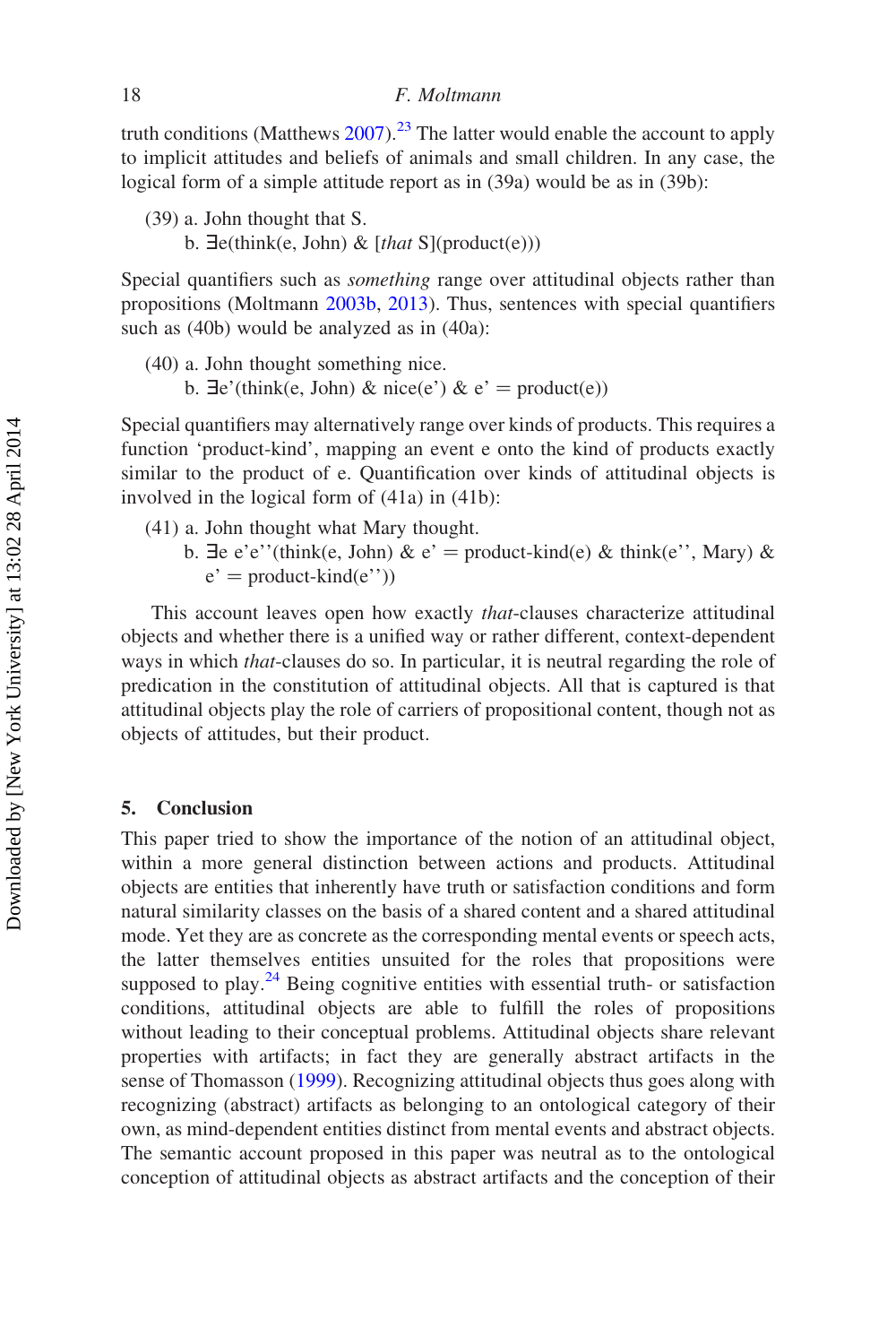propositional structure. The account may thus share the recent view that a cognitive notion of predication notion drives the composition of attitudinal objects and provides the solution to the conceptual problems for propositions as abstract objects. However, it is not directly tied to that view, but would allow attitudinal objects as cognitive products to in principle be constituted differently.

Attitudinal objects are not the objects of attitudes, but their products. This is reflected in the semantics of attitude reports in that *that*-clauses serve to characterize the product of the implicit action argument of the verb, rather than taking it as their semantic value. Attitudinal objects instead are the semantic values of nominalizing expressions, such as John's thought that S, and kinds of attitudinal objects the semantic values of terms of the sort the thought that S. Both attitudinal objects and kinds of attitudinal objects form the domain of entities that special or 'nominalizing' quantifiers in sentential position range over.

# Acknowledgements

For stimulating discussions on the research of this paper, I would like to thank in particular Paul Boghossian, Kit Fine, Claudia Maienborn, Wioletta Miskiewicz, David Rosenthal, David Velleman, and audiences at the University of Texas at Austin, the Graduate Center at CUNY, the IHPST, the University of Dusseldorf, and the University of Tuebingen. I would also like to thank the editors for comments on an earlier version of this paper.

#### <span id="page-20-0"></span>Notes

- 1. See, for example, Cresswell (1985), Soames ([1987\)](#page-24-9), and King [\(2007](#page-23-11)) for structured propositions approaches.
- <span id="page-20-2"></span><span id="page-20-1"></span>2. See Gaskin ([2008\)](#page-23-12) for a recent discussion of the problem, also in its historical context.
- 3. For a presentation of Twardowski's view in its historical context, see Bobryk [\(2009](#page-23-13)), Betti [\(2010\)](#page-23-14), and Dubucs/Miskiewicz (2010).
- <span id="page-20-3"></span>4. The category of actions, for Twardowski, includes states, such as belief states. Of course, there are fundamental differences between actions in a narrow sense and states, and the action-product distinction may not apply in the very same way to them. This is an issue, though, that goes beyond the scope of this paper and needs to be pursued on another occasion.
- <span id="page-20-4"></span>5. A 'shared content' here means a common feature of attitudinal objects, not an entity that attitudinal objects stand in a relation to. Of course, like an enduring propositional content, a shared propositional content might also be viewed as an entity that emerges from the production of attitudinal objects by different agents.
- <span id="page-20-5"></span>6. More specifically, Twardowski ([1912,](#page-24-2) §22) mentions define as a predicate applying to concepts but not the activity of conceiving, unintelligible as applying to questions but not the act of posing of a question, unsolvable as applying to problems but not to the act of posing a problem, overlook as applying to errors but not acts of erring, unfulfilled as applying to expectations but not the action of expecting, implement as applying to resolutions but not acts of resolving to do something, and inspiring as applying to thoughts but to the activity of thinking.
- <span id="page-20-6"></span>7. The distinction between actions and products that Twardowski draws obviously does not match the distinction that is common in linguistics between event and result nominalizations; result nominalizations are taken to refer to the physical product of an event.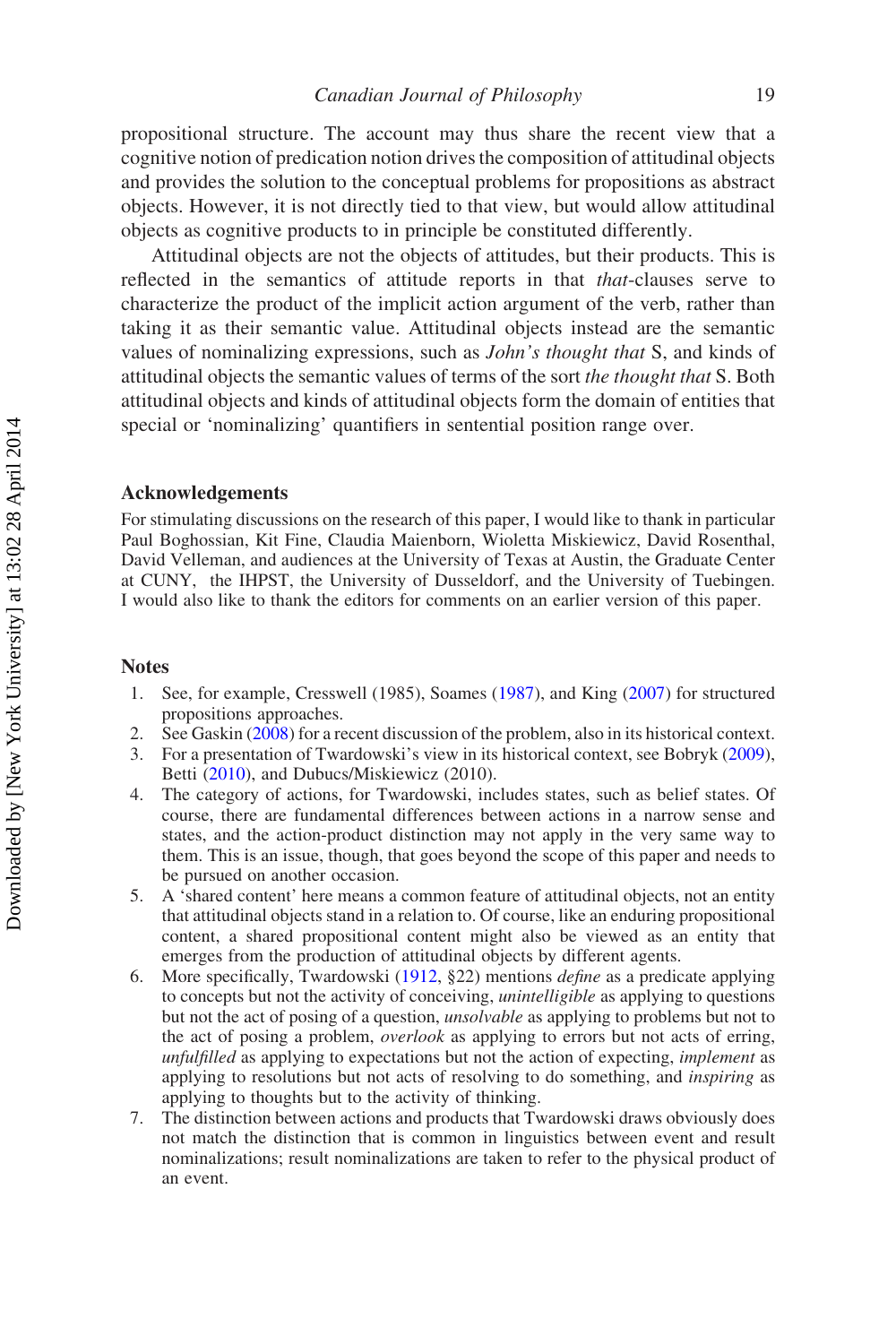- <span id="page-21-0"></span>8. The German version 'Funktionen und Gebilde' and the French version 'Actions et Produits' are available on <http://www.elv-akt.net/>
- <span id="page-21-1"></span>See Thomasson ([2004](#page-24-10)) for discussion.
- <span id="page-21-2"></span>10. Aune ([1967\)](#page-23-15) notes that in English *truly* can act as an adverbial, predicating truth of the described action:
	- (i) a. John truly believes that he won the lottery.
		- b. John truly asserted that Mary is French.

Given Davidsonian event semantics, the described action acts as an implicit argument of the attitude verb and the adverbial as a predicate predicated of it. Truly thus appears to on a par with *firmly* and *quickly* in (iia) and (iib), which clearly act as predicates of actions:

(ii) a. John firmly believes that S. b. John quickly asserted that S.

This appears a problem to the generalization that actions do not have truth conditions, but only their products. However, a quick look at other languages indicates that English *truly* is exceptional in conveying truth when applied to actions. German and French do not have adverbial counterparts of wahr or vrai that act that way. The adverbial counterparts wahrlich and vraiment mean 'really' rather than 'truly', as in the German and French translations of (ib) below:

- (iii) a. Hans hat wahrlich behauptet, dass Maria Franzoesin ist.
	- b. Jean a vraiment dit que Marie est Française.

Note also that true is not felicitous as a noun modifier applying to actions (?? John's true state of believing, ??? that true act of claiming that S), just as true cannot apply to actions in predicate position (4c, d). This means that truly as an adverbial has a derivative meaning, sharing its meaning with *accurately*. Accurate is the adjective that specifically conveys adequacy of the representational content associated with an action (as well as a product).

- <span id="page-21-3"></span>11. In English, the adverb correctly appears to act as a predicate of belief states and acts of assertion, conveying the truth of what is believed or asserted (and it figures in that way in the literature on the normativity of belief):
	- (i) a. John correctly believes that S.
		- b. John correctly claims that S.

However, as for *truly* (Fn 10), there is evidence that the meaning of *correctly* conveying truth is derivative and not an indication of a link between the correctness of a belief state with truth. In other words, correctly does not express the same property as the adjective *correct*, as in the examples  $(9)$ – $(12)$ . For example, in German the adverb *richtig* 'correctly' can only mean something like 'effectively', as in (iia), unlike its adjectival correlate, which like the adjective correct in English conveys truth when applied to beliefs as in (iib) and some other form of correctness, if anything, when applied to belief states as in (iic):

(ii) a. Hans glaubt richtig, dass die Welt enden wird.

'John effectively believes that the world will end soon'.

- b. Hans' Glaube ist richtig. 'John's belief is correct.'
- c. (?) Hans' Glaubenszustand ist richtig. 'John's belief state is correct'.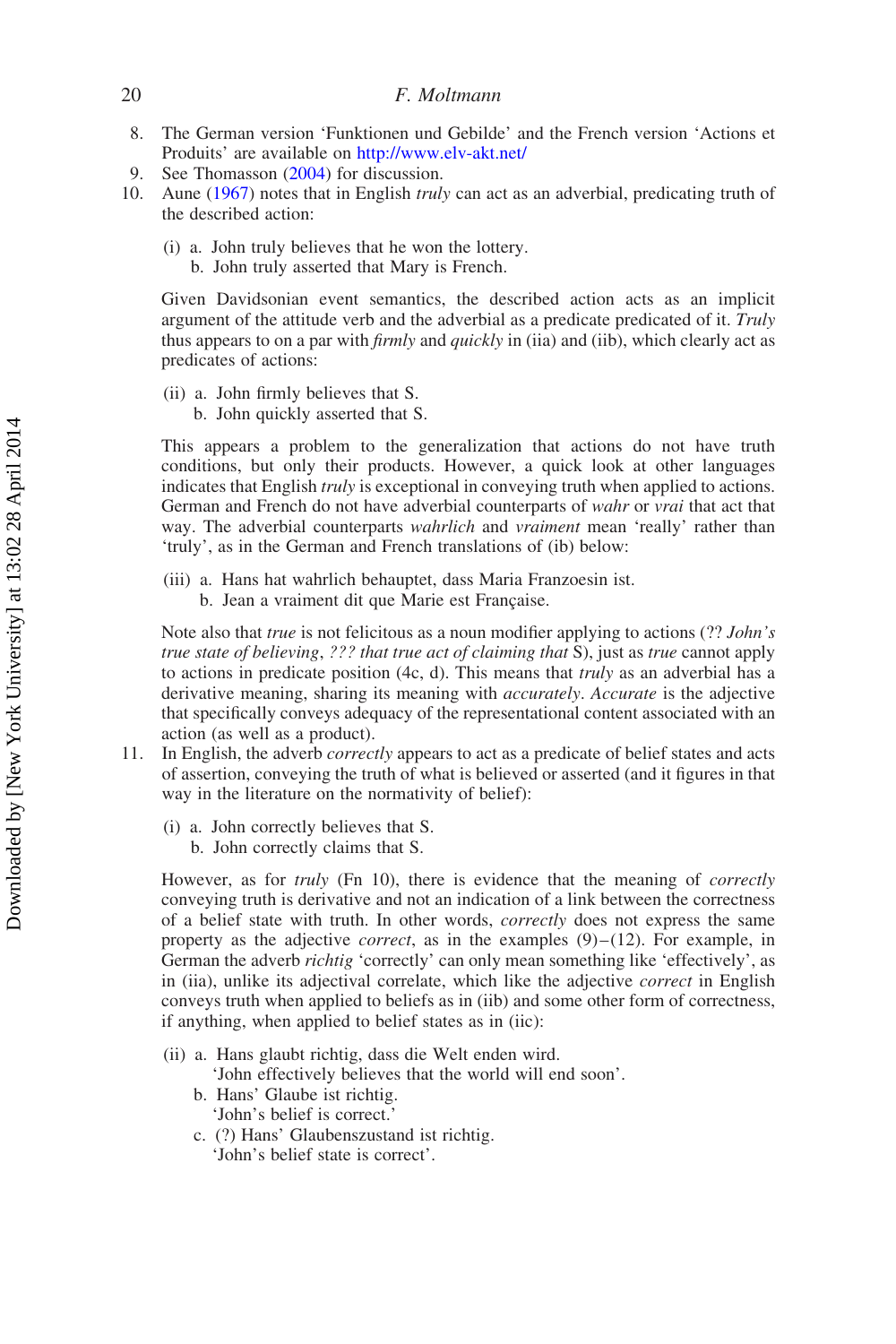- <span id="page-22-0"></span>12. Note that this does not mean that the products stand in a relation to the same object, a propositional content. Propositional content is to be considered a feature of products, not an object products relate to.
- <span id="page-22-1"></span>13. By contrast, the is of identity, which does express numerical identity, seems false of distinct attitudinal objects, at least under normal circumstances (let's say in which John's and Mary's thoughts were not coordinated):
	- (i) ?? John's thought is Mary's thought.

Note that the predicate is identical to is better in that context:

(ii) John's thought is identical to Mary's thought.

This indicates that is identical to expresses qualitative identity like is the same as, not numerical identity.

- <span id="page-22-2"></span>14. See also Twardowski [\(1912](#page-24-2), §33, §34).
- <span id="page-22-3"></span>15. The attribution of counterfactual temporal properties appears possible with certain kinds of events. Wars could have taken longer than they did, demonstrations could have taken place at different times than they did, and a death might have occurred earlier than it did. Note, however, that all these cases may involve events as 'products', not as 'actions'. Certainly, demonstration and death are product nominalizations, contrasting with demonstrating and dying.
- <span id="page-22-4"></span>16. Terms for kinds of attitudinal objects are semantically on a par with bare mass nouns and plurals such gold or tigers when acting as kind terms (Moltmann [2003b,](#page-24-8) [2013,](#page-24-5) 4).
- <span id="page-22-5"></span>17. A kind of attitudinal object can be attributed to a particular agent, as below, in which case the agent is required to be the subject of a particular instance of the kind:
	- (i) John had the thought that S.

The construction *John's thought that* S may also involve reference to a kind rather than a particular attitudinal object, specifying that John 'has' the kind in the sense of (i). This needs to be assumed to make sense of sentences like (ii):

- (ii) John's thought that S had also occurred to Mary.
- <span id="page-22-6"></span>18. Uninstantiated kind, one might think, would provide a way of accounting for the apparent possibility of content-bearing entities that have never been entertained and will never be entertained, let's say in sentences like *there are things no one will* never know. However, kinds as referents of kind terms like the belief that S should better not be allowed to be uninstantiated. That is because of the way *exist* is understood with kind terms: the belief that  $S$  exists is true just in case there is an instance of the belief that S. Also, compare the choice of conditional and indicative mood below:
	- (i) a. John might claim that he has won the race. But that would not be true.
		- b. John might claim that he has won the race. ?? But that is not true.

There is a preference of conditional over indicative mood in the second sentence, which indicates that that could not just stand for the kind 'the thought that John has won the race' as an uninstantiated kind.

- <span id="page-22-7"></span>19. For the view that kinds in that sense are not single entities, but pluralities (as many), see Moltmann [\(2013](#page-24-5)).
- <span id="page-22-8"></span>20. Note that the entertaining that S is an action nominalization and thus not as suited for capturing the most general kind of attitudinal product on a nontechnical use. The thought that S is a product nominalization, though 'thinking' is often considered a positive attitude of acceptance, not the most general attitude that is neither positive nor negative.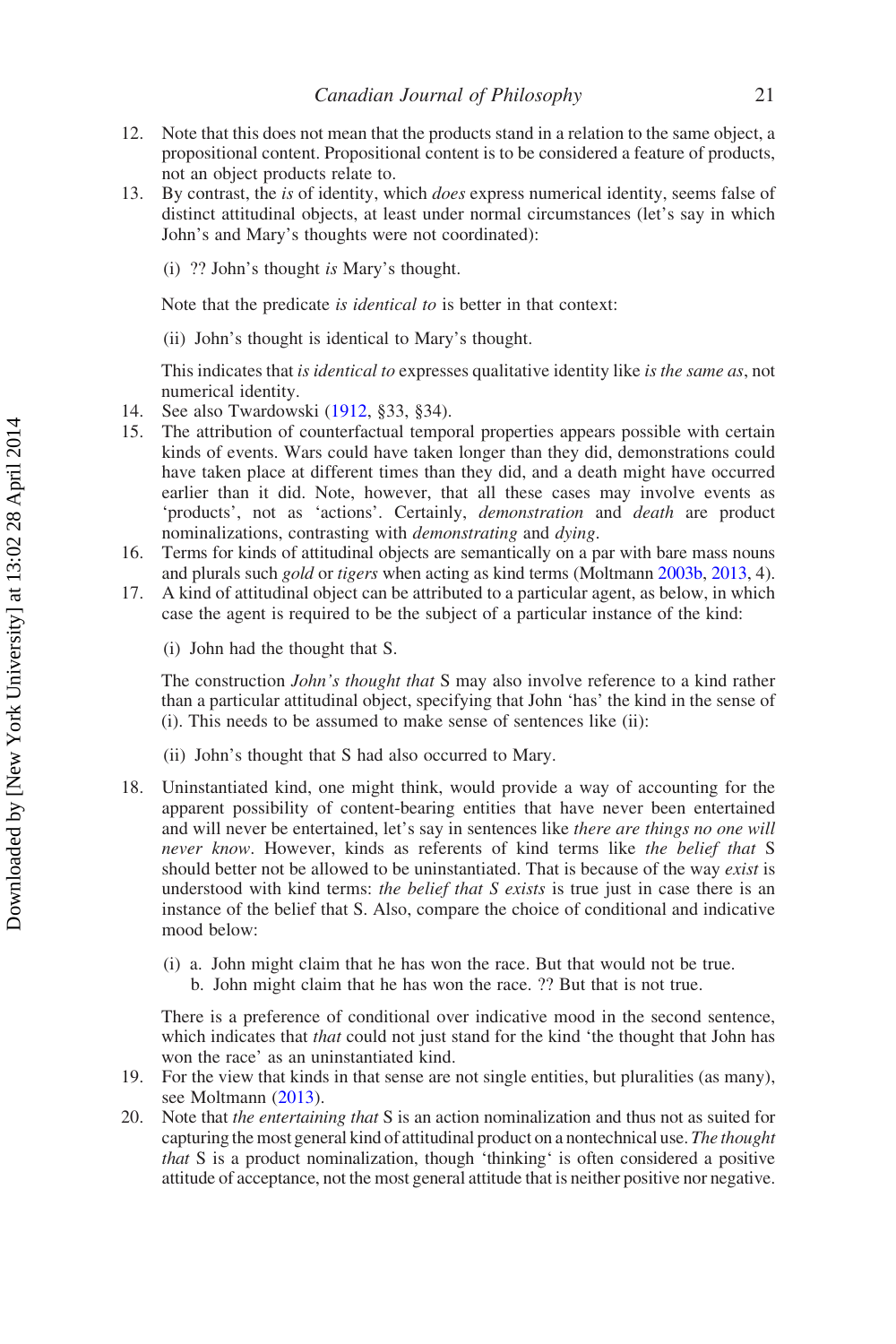- <span id="page-23-6"></span>21. An alternative account is the neo-Russellian trope-based account, which I pursued in Moltmann [\(2013](#page-24-5), 4). It relies on the neo-Russellian analysis of attitude reports according to which attitude verbs are multigrade predicates taking as arguments the agent as well as the propositional constituents given by the that-clause (see also, Moltmann [2013](#page-24-5)b). On the account of Moltmann [\(2013](#page-24-5), 4), attitudinal objects are tropes, more precisely, instantiations in an agent of a multigrade attitudinal relation applied to the propositional constituents.
- <span id="page-23-7"></span>22. That-clauses would thus express complex event types as roughly in Hanks [\(2011](#page-23-2)). But on the present view, *that*-clauses would be predicated of the event argument, rather than providing an argument of a two-place attitudinal relation.
- <span id="page-23-9"></span>23. For a similar view about structured propositions, according to which that-clauses may specify propositions of different degrees of fine-grainedness see Cresswell (1985).
- <span id="page-23-10"></span>24. Note that in addition, products may have a material manifestation such as a drawing, something which events cannot have.

# Notes on contributor

Friederike Moltmann is research director at the CNRS in Paris. She previously taught both linguistics and philosophy at various universities in the US and the UK. She is author of Parts and Wholes in Semantics (Oxford UP 1997) and Abstract Objects and the Semantics of Natural Language (Oxford UP 2013).

#### References

<span id="page-23-15"></span>Aune, B. 1967. "Statements and Propositions." Nous 1: 215–229.

- <span id="page-23-14"></span>Betti, A. 2010. "Kazimierz Twardowski." In Stanford Encyclopedia of Philosophy. Online.
- <span id="page-23-4"></span>Benacerraf, P. 1965. "What Numbers could not be." Philosophical Review 74: 47-73.
- <span id="page-23-13"></span>Bobryk, J. 2009. "The Genesis and History of Twardowski's Theory of Actions and Products." In The Golden Age of Polish Philosophy. Kazimierz Twardowski's Philosophical Legacy, edited by S. Lapointe, et al., 33-42. Berlin: Springer.
- Boghossian, P. 2003. "The Normativity of Content." Philosophical Issues 13: 31 –45.
- Dubucs, J., and W. Miskiewics. 2009. "Logic, Act and Product." In Knowledge and Judgment, edited by G. Primiero, 85-108. Berlin: Springer.
- <span id="page-23-0"></span>Frege, G. 1918/9. "Thoughts." In Collected Papers on Mathematics, Logic, and Philosophy, edited by B. McGuiness, 351-372. Oxford: Blackwell.
- <span id="page-23-12"></span>Gaskin, R. 2008. The Unity of Propositions. Oxford: Oxford UP.
- Gibbard, A. 2005. "Truth and Correct Belief." Philosophical Issues 15: 338– 350.
- <span id="page-23-5"></span>Hanks, P. W. 2007. "The Content-Force Distinction." Philosophical Studies 134: 141– 164.
- <span id="page-23-2"></span>Hanks, P. W. 2011. "Propositions as Types." Mind 120: 11-52.
- Ingarden, R. 1931. Das Literarische Kunstwerk. Niemeyer, Halle [The Literary Work of Art]. Translated by George G. Grabowicz. Evanston, IL: Northwestern University Press.
- <span id="page-23-1"></span>Jubien, M. 2001. "Propositions and the Objects of Thought." Philosophical Studies 104:  $47 - 62.$
- <span id="page-23-11"></span>King, J. 2007. The Nature and Structure of Content. Oxford: Oxford UP.
- <span id="page-23-8"></span>Matthews, R. 2007. The Measure of Mind. Propositional Attitudes and their Attribution. Oxford: Oxford UP.
- <span id="page-23-3"></span>Moltmann, F. 2003a. "Nominalizing Quantifiers." Journal of Philosophical Logic 35 (5): 445– 481.